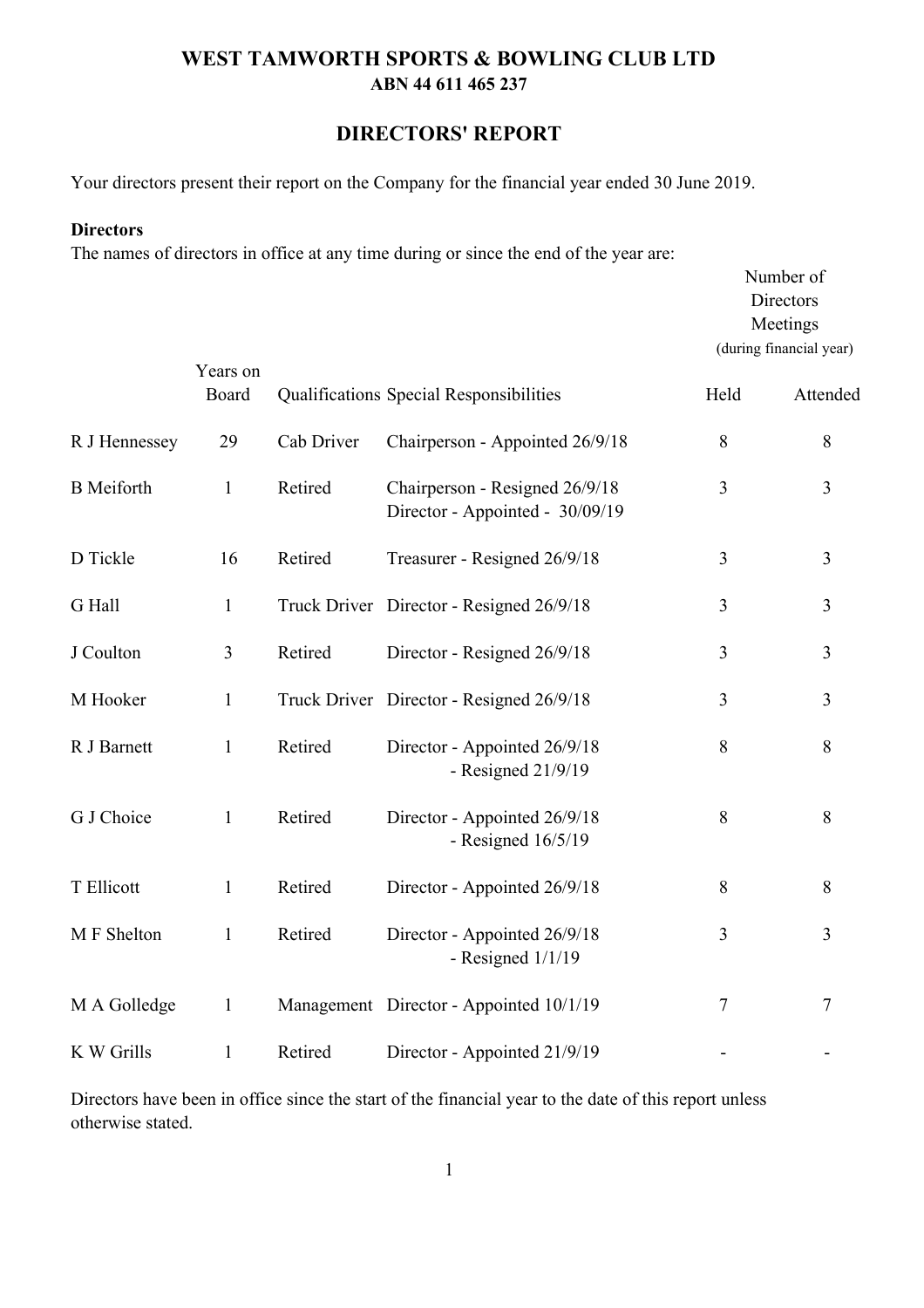## **ABN 44 611 465 237 WEST TAMWORTH SPORTS & BOWLING CLUB LTD**

## **DIRECTORS' REPORT (Cont)**

### **Company Secretary:**

Mr J Coulton held the position of Company Secretary until the 26th September 2018. Mr M Shelton was appointed Company Secretary on the 26th September 2018 and resigned from this position on 1st January 2019. Mr M Golledge was appointed Company Secretary on the 10th of January 2019 and has held the position until the end of the financial year.

### **Principal Activities**

The principal activities of the company during the financial year were to provide facilities for the game of bowls and to provide facilities to members and their guests.

The entity's short-term objectives are to:

- continue to maintain Clubhouse facilities and bowling greens for the enjoyment of members.

The long-term objectives are to:

- be sustainable by achieving profits from activities and maintaining and improving facilities.

To achieve these objectives, the entity has adopted the following strategies: - the entity strives to continue attracting members and their guests to support Club activities.

The entity is incorporated under the Corporations Act 2001 and is an entity limited by guarantee. If the entity is wound up, the constitution states that each member is required to contribute a maximum of \$2 each towards meeting any outstanding obligations of the entity. At 30 June 2019, the total amount that members of the company are liable to contribute if the company is wound up is \$1,026 (2018: \$748).

### **New Accounting Standards Implemented**

The entity has implemented *AASB9: Financial Instruments,* which has come into effect and is included in the results. *AASB9: Financial Instruments* has been applied using the retrospective method, with comparative amounts restated where appropriate.

### **Auditor's Independence Declaration**

The lead auditor's independence declaration for the year ended 30 June 2019 has been received and can be found on page 3 of the financial report.

Signed in accordance with a resolution of the Board of Directors:

Chairperson

Ettenner

Date:

23 October 2019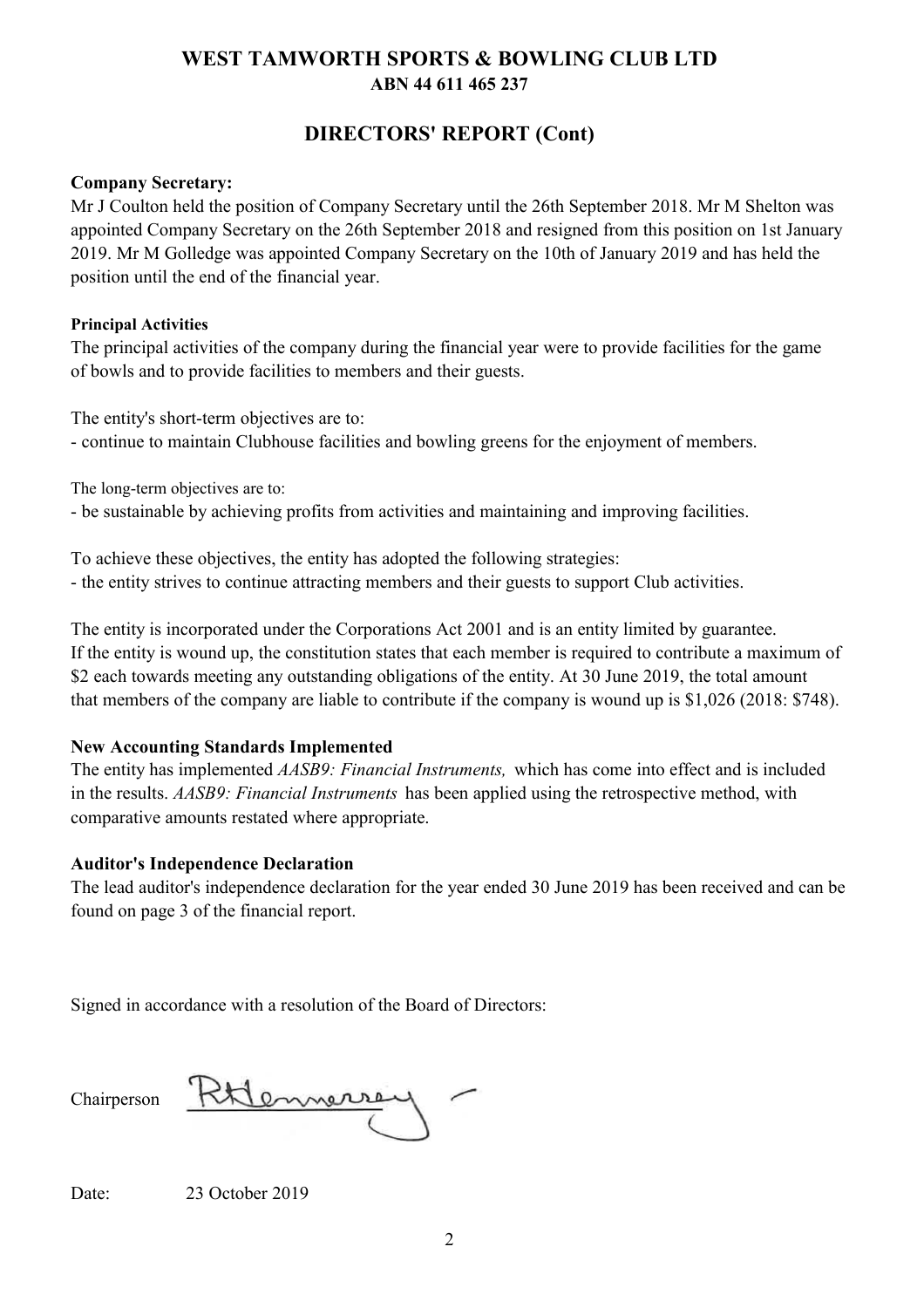### **ABN 44 611 465 237 WEST TAMWORTH SPORTS & BOWLING CLUB LTD**

## **WEST TAMWORTH SPORTS & BOWLING CLUB LTD AUDITORS' INDEPENDENCE DECLARATION UNDER S 307C OF THE CORPORATIONS ACT 2001 TO THE DIRECTORS OF**

In accordance with section 307C of the Corporations Act 2001, I am pleased to provide the following declaration of independence to the directors of West Tamworth Sports & Bowling Club Ltd. As the lead audit partner for the audit of the financial report of West Tamworth Sports & Bowling Club Ltd for the year ended 30 June 2019, I declare that, to the best of my knowledge and belief, there have been:

- i) no contraventions of the auditor independence requirements as set out in the *Corporations Act 2001* in relation to the audit; and
- ii) no contraventions of any applicable code of professional conduct in relation to the audit.

Name of Firm: Brosie Martin

Rosi Mastri.

Name of Partner: Brian Brosie - Registration 1472

Date: 23 October 2019

Address: 131 Marius Street TAMWORTH NSW 2340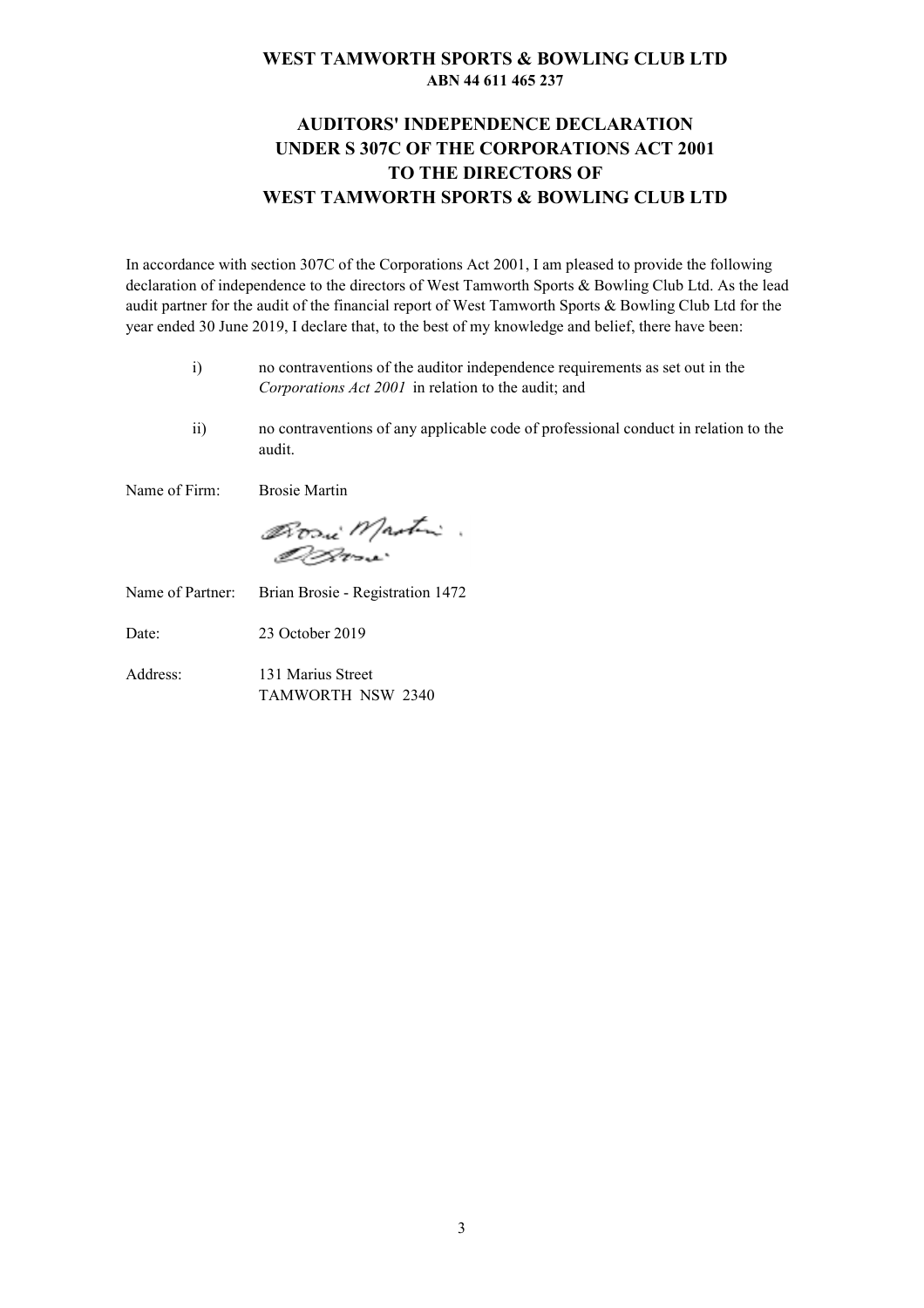## **STATEMENT OF PROFIT OR LOSS AND OTHER COMPREHENSIVE INCOME FOR THE YEAR ENDED 30 JUNE 2019**

|                                                                     | <b>Note</b>    | 2019       | 2018       |
|---------------------------------------------------------------------|----------------|------------|------------|
|                                                                     |                | \$         | \$         |
| Revenue                                                             | $\overline{2}$ | 708,877    | 821,852    |
| Cost of goods sold                                                  |                | (252, 121) | (238,090)  |
| Employee benefits expense                                           |                | (311, 536) | (285, 114) |
| Depreciation                                                        | 3              | (45,758)   | (42,093)   |
| Other expenses                                                      |                | (268, 710) | (239, 948) |
| Profit/(Loss) before income tax                                     |                | (169,248)  | 16,607     |
| Income tax expense                                                  |                |            |            |
| Profit/(Loss) for the year                                          |                | (169, 248) | 16,607     |
| Other comprehensive income for the year                             |                |            |            |
| Total comprehensive income for the year                             |                | (169,248   | 16,607     |
| Total comprehensive income attributable<br>to members of the entity |                | (169, 248) | 16,607     |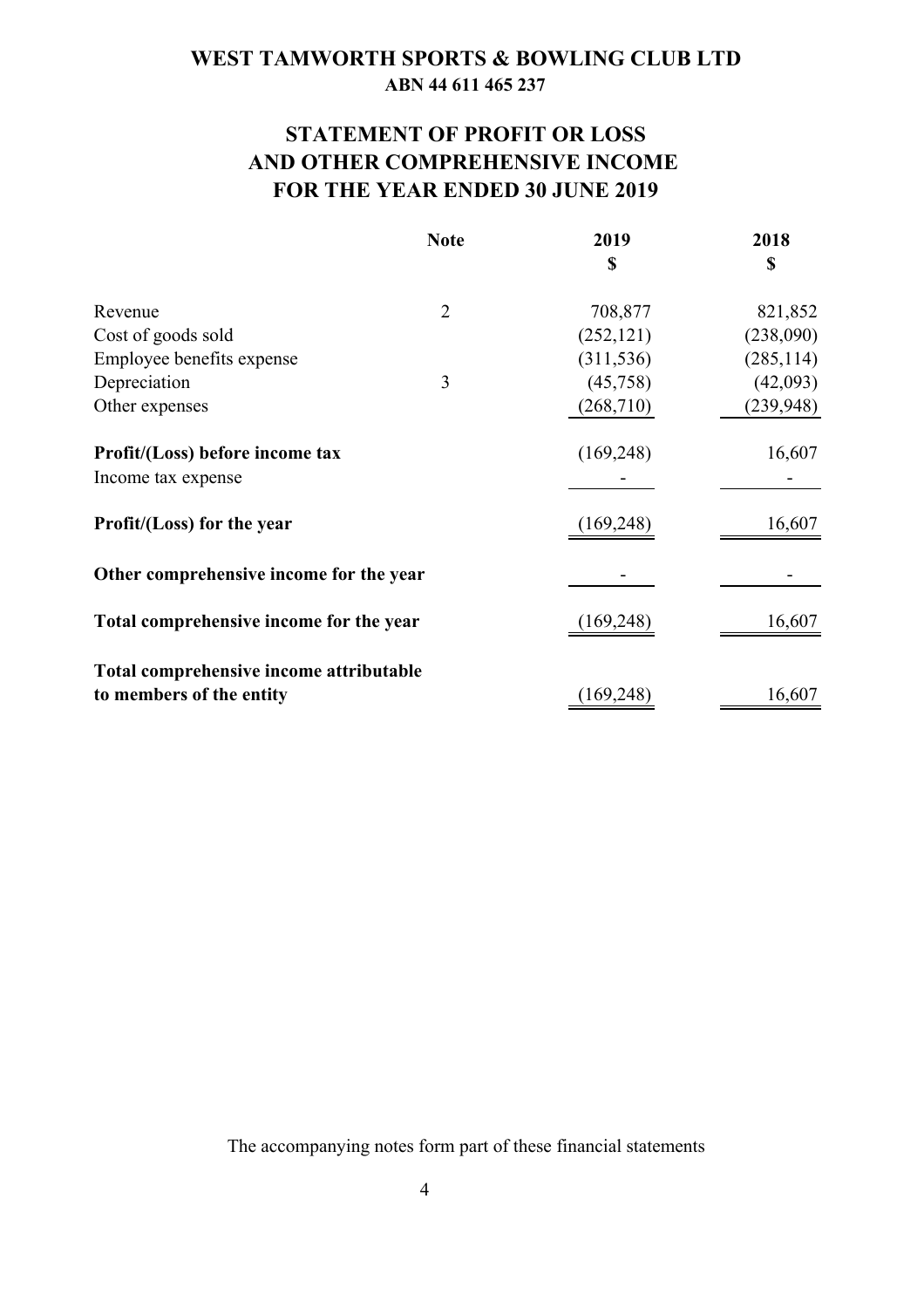## **STATEMENT OF FINANCIAL POSITION AS AT 30 JUNE 2019**

|                               | <b>Note</b>    | 2019        | 2018      |
|-------------------------------|----------------|-------------|-----------|
|                               |                | $\mathbf S$ | \$        |
| <b>ASSETS</b>                 |                |             |           |
| <b>CURRENT ASSETS</b>         |                |             |           |
| Cash and cash equivalents     | 6              | 267,142     | 350,734   |
| Trade and other receivables   | 7              | 466         | 57,690    |
| Inventories                   | $\, 8$         | 23,181      | 20,720    |
| Other assets                  | 9              | 10,248      | 28,753    |
| TOTAL CURRENT ASSETS          |                | 301,037     | 457,897   |
| <b>NON-CURRENT ASSETS</b>     |                |             |           |
| Property, plant and equipment | 10             | 1,110,505   | 1,148,590 |
| TOTAL NON-CURRENT ASSETS      |                | 1,110,505   | 1,148,590 |
| <b>TOTAL ASSETS</b>           |                | 1,411,542   | 1,606,487 |
| <b>LIABILITIES</b>            |                |             |           |
| <b>CURRENT LIABILITIES</b>    |                |             |           |
| Payables                      | 11             | 41,065      | 52,495    |
| Provisions                    | 12             | 15,965      | 22,352    |
| TOTAL CURRENT LIABILITIES     |                | 57,030      | 74,847    |
| NON-CURRENT LIABILITIES       |                |             |           |
| Provisions                    | 12             | 1,392       | 9,272     |
| TOTAL NON-CURRENT LIABILITIES |                | 1,392       | 9,272     |
| <b>TOTAL LIABILITIES</b>      |                | 58,422      | 84,119    |
| <b>NET ASSETS</b>             |                | 1,353,120   | 1,522,368 |
| <b>EQUITY</b>                 |                |             |           |
| Reserves                      | $\overline{4}$ | 825,565     | 825,565   |
| Retained earnings             | 5              | 527,555     | 696,803   |
| <b>TOTAL EQUITY</b>           |                | 1,353,120   | 1,522,368 |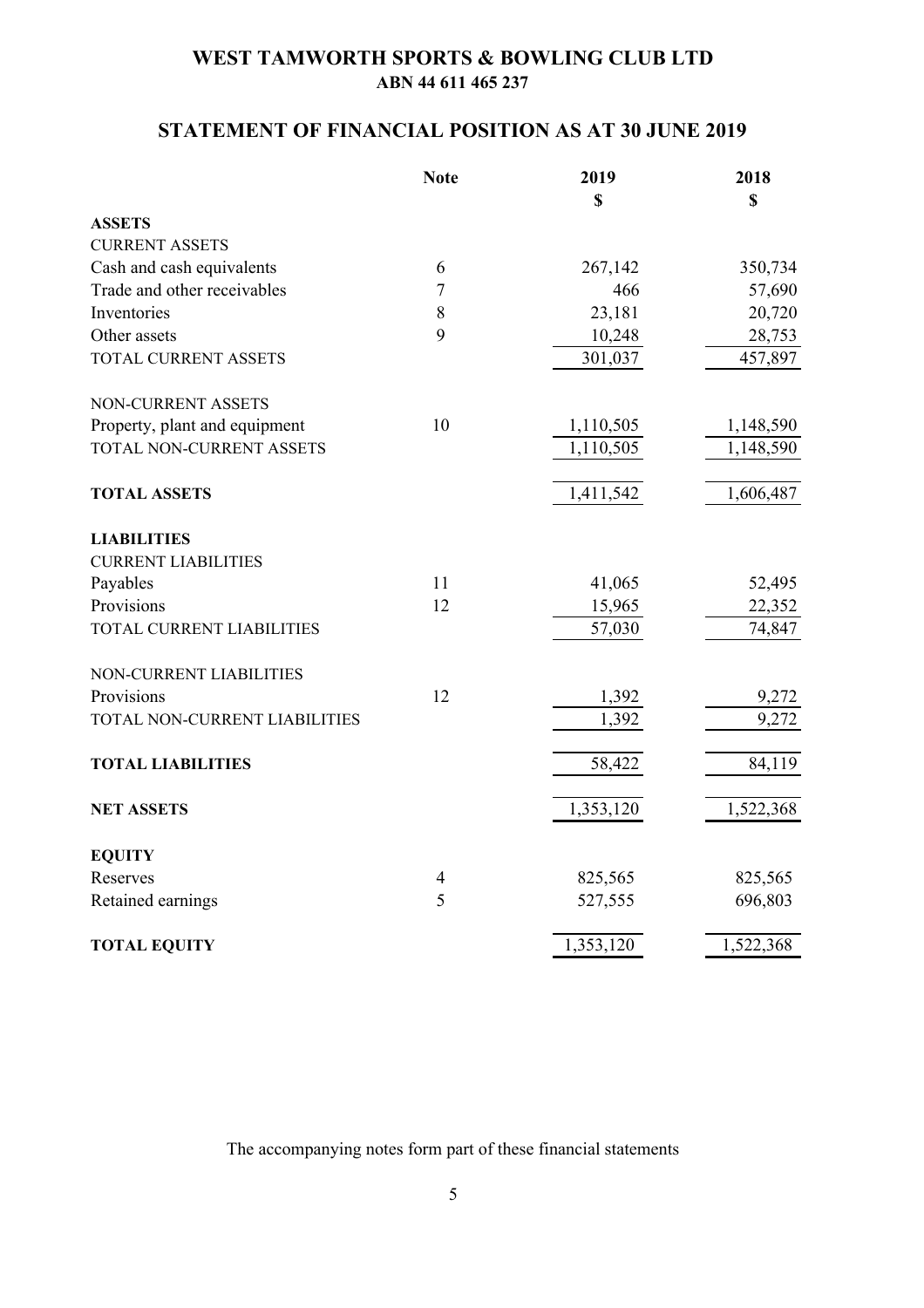## **FOR THE YEAR ENDED 30 JUNE 2019 STATEMENT OF CHANGES IN EQUITY**

|                                                                                  | <b>Retained</b><br><b>Earnings</b> | <b>Asset</b><br><b>Revaluation</b><br><b>Reserve</b> | <b>Total</b> |
|----------------------------------------------------------------------------------|------------------------------------|------------------------------------------------------|--------------|
| <b>Balance at 1 July 2017</b>                                                    | 680,196                            | 825,565                                              | 1,505,761    |
| Total comprehensive income attributable to                                       |                                    |                                                      |              |
| members of the entity for the year                                               |                                    |                                                      |              |
| Profit (Loss) for the year                                                       | 16,607                             |                                                      | 16,607       |
| <b>Balance at 30 June 2018</b>                                                   | 696,803                            | 825,565                                              | 1,522,368    |
| Total comprehensive income attributable to<br>members of the entity for the year |                                    |                                                      |              |
| Profit(Loss) for the year                                                        | (169, 248)                         |                                                      | (169, 248)   |
| <b>Balance at 30 June 2019</b>                                                   | 527,555                            | 825,565                                              | 1,353,120    |

The asset revaluation reserve records revaluations of non-current assets.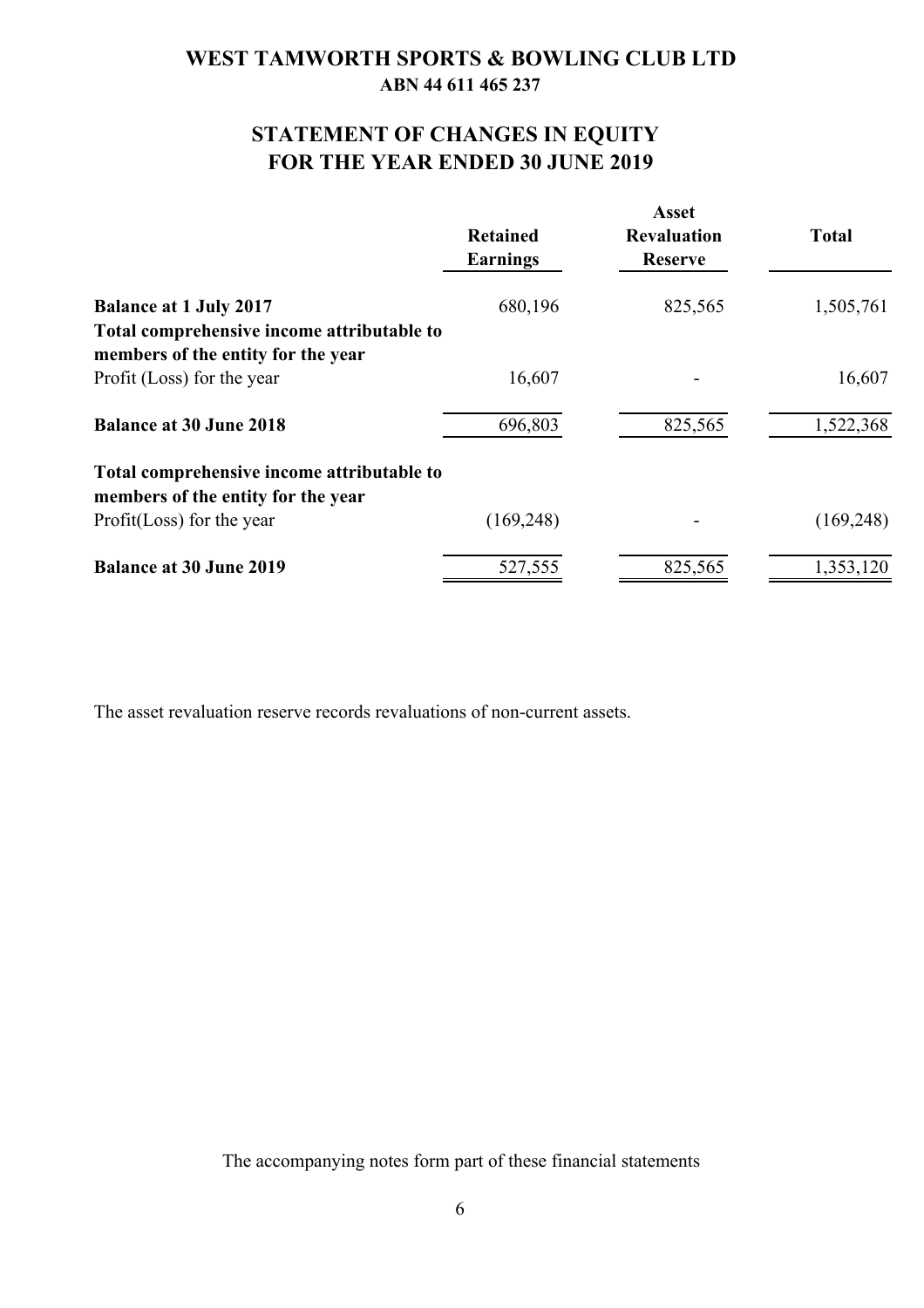## **FOR THE YEAR ENDED 30 JUNE 2019 STATEMENT OF CASH FLOWS**

|                                                          | <b>Note</b> | 2019       | 2018       |
|----------------------------------------------------------|-------------|------------|------------|
| <b>Cash Flows from Operating Activities</b>              |             | \$         | \$         |
|                                                          |             |            |            |
| Receipts from customers                                  |             | 741,486    | 734,977    |
| Tamworth Regional Council refund                         |             | 57,140     | 35,197     |
| Interest received                                        |             | 6,093      | 6,419      |
| Payments to suppliers & employees                        |             | (880, 638) | (775, 899) |
| Net cash generated by Operating Activities               |             | (75, 919)  | 694        |
| <b>Cash Flows from Investing Activities</b>              |             |            |            |
| Proceeds from sale of poker machines                     |             |            | 16,000     |
| Payment for clubhouse $\&$ greens improvements           |             | (5,060)    | (10,519)   |
| Payment for plant & equipment                            |             | (2,313)    | (16, 926)  |
| Payment for poker machine upgrades                       |             | (300)      | (44,094)   |
| Net cash used in Investing Activities                    |             | (7,673)    | (55, 539)  |
| Net increase (decrease) in Cash held                     |             | (83, 592)  | (54, 845)  |
| Cash and Cash Equivalents at beginning of Financial Year |             | 350,734    | 405,579    |
| Cash and Cash Equivalents at end of Financial Year       | 6           | 267,142    | 350,734    |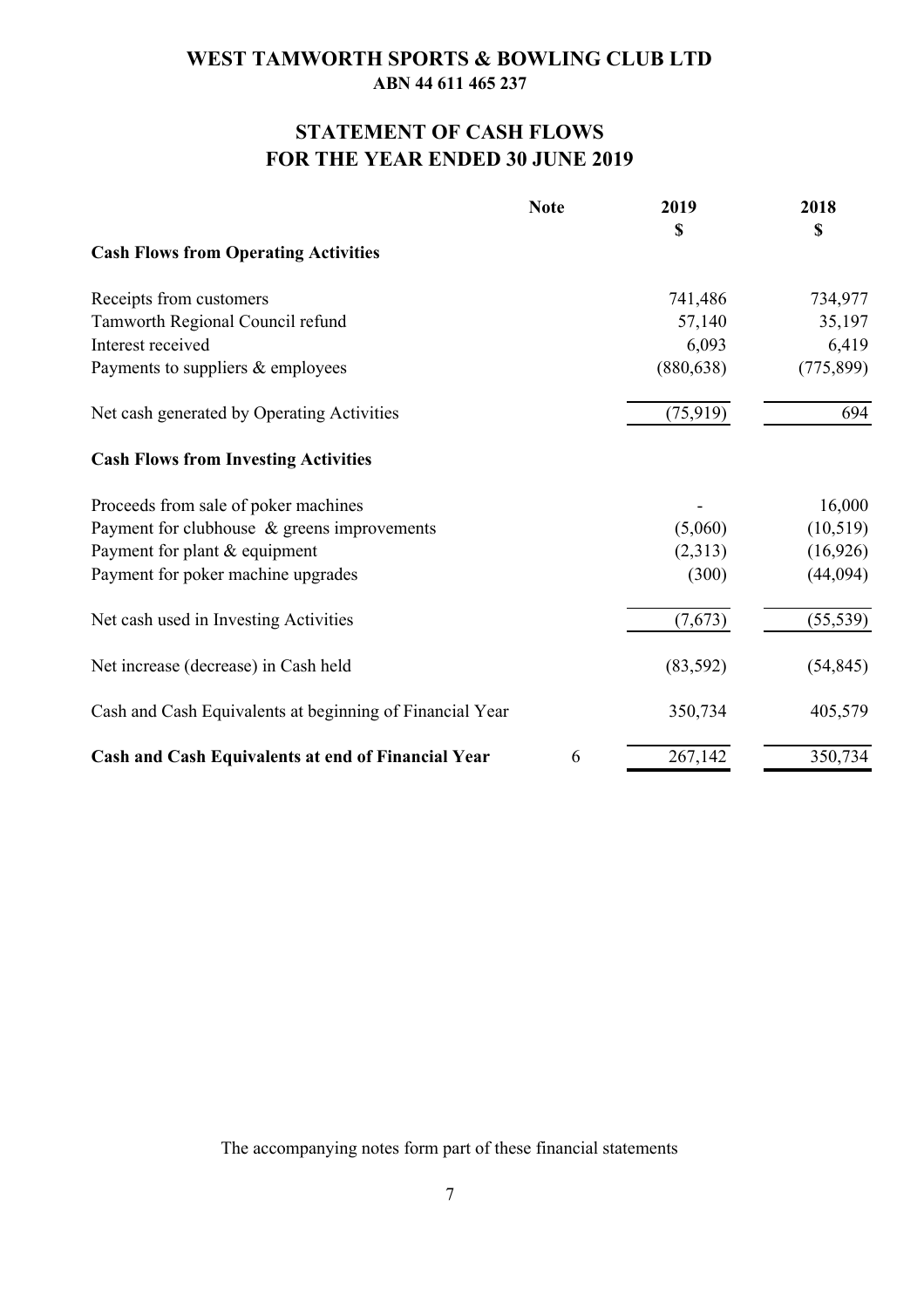## **NOTES TO THE FINANCIAL STATEMENTS FOR THE YEAR ENDED 30 JUNE 2019**

The financial statements cover West Tamworth Sports and Bowling Club Limited as an individual entity, incorporated and domiciled in Australia. West Tamworth Sports and Bowling Club is a company limited by guarantee.

## **1. STATEMENT OF SIGNIFICANT ACCOUTING POLICIES Basis of Preparation**

West Tamworth Sports & Bowling Club Ltd applies Australian Accounting Standards - Reduced Disclosure Requirements as set out in AASB 1053:*Application of Tiers of Australian Accounting Standards.*

The financial statements are general purpose financial statements that have been prepared in accordance with Australian Accounting Standards - Reduced Disclosure Requirements of the Australian Accounting Standards Board (AASB) and the *Corporations Act 2001* . The company is a not-for-profit entity for financial reporting purposes under Australian Accounting Standards.

Australian Accounting Standards set out accounting policies that the AASB has concluded would result in financial statements containing relevant and reliable information about transactions, events and conditions. Material accounting policies adopted in the preparation of these financial statements are presented below and have been consistently applied unless stated otherwise.

The financial statements, except for cashflow information, have been prepared on an accruals basis and are based on historical costs, modified, where applicable, by measurement at fair value of selected non-current assets, financial assets and financial liabilities. The amounts presented in the financial statements have been rounded to the nearest dollar.

The financial statements were authorised for issue on 25 September 2019 by the directors of the company.

### **Accounting Policies**

### **(a) Revenue**

Trading revenue represents revenue earned from the club's trading activities. It includes poker machine takings, bar sales, catering takings, member subscriptions and commission received etc. It is recognised as the income is earned.

Interest revenue is recognised using the effective interest method, which for floating rate financial assets is the rate inherent in the instrument.

All revenue is stated net of the amount of goods and services tax.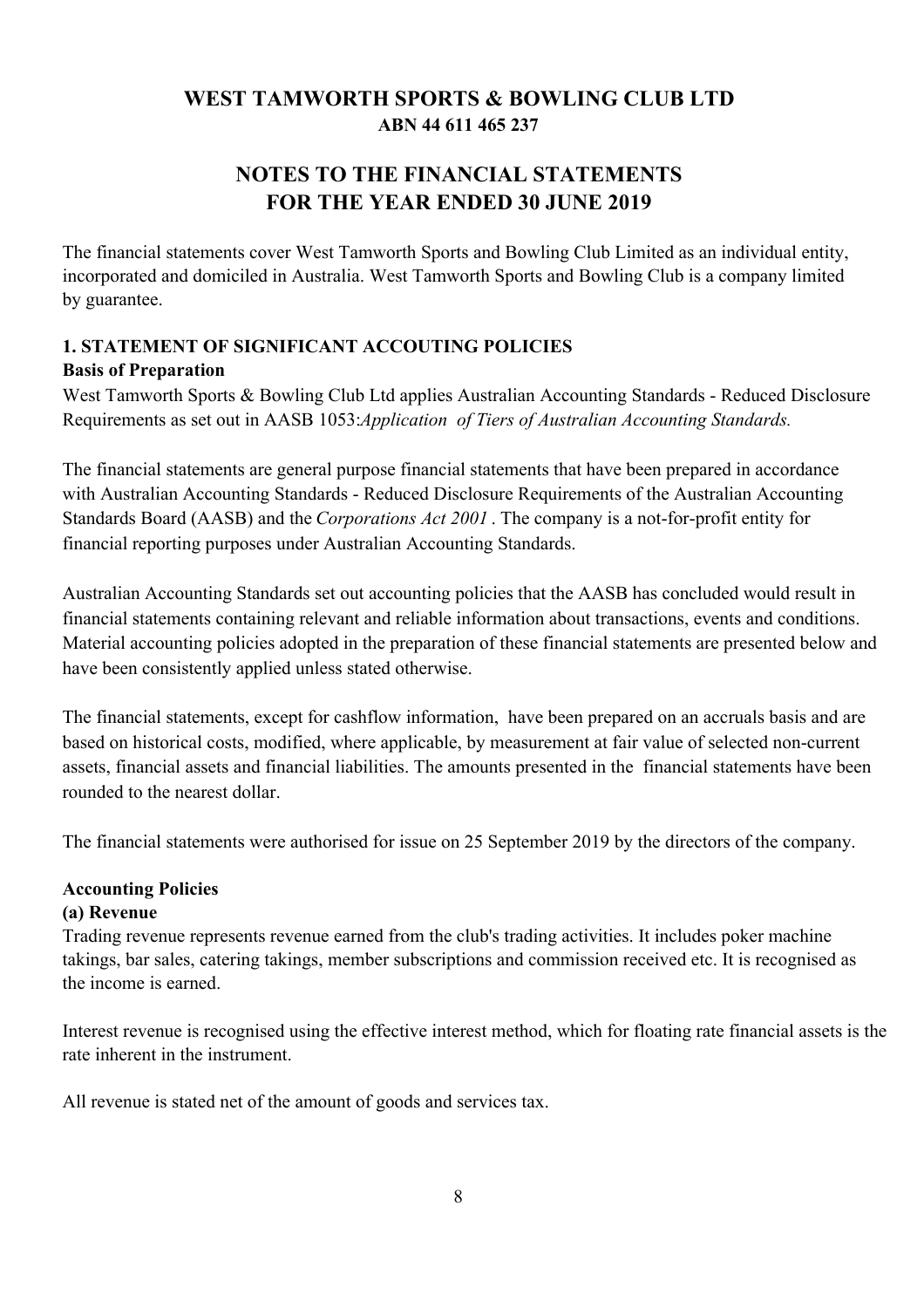## **NOTES TO THE FINANCIAL STATEMENTS FOR THE YEAR ENDED 30 JUNE 2019 (Continued)**

### **(b) Inventories**

Inventories held for sale are measured at the lower of cost and net realisable value.

Inventories acquired at no cost or for nominal consideration are valued at the current replacement cost as at the date of acquisition.

#### **(c) Property, Plant and Equipment**

Each class of property, plant and equipment is carried at cost or fair value as indicated, less, where applicable, accumulated depreciation and any impairment losses.

#### **Property**

The Clubhouse building and site improvements were independently valued by Mr B.C. Sharrock on 3 May 2006 at a fair value of \$850,000. All building and site improvements held by the Company are core property.

In periods where the buildings are not subject to an independent valuation, the directors conduct directors' valuations to ensure the carrying value for the land and buildings is not materially different to the fair value.

Increases in the carrying amount arising on revaluation of buildings are recognised in other comprehensive income and accumulated in the revaluation surplus in equity. Revaluation decreases that offset the previous increases in the same class of assets shall be recognised in other comprehensive income under the heading of revaluation surplus. All other decreases are recognised in profit or loss.

Any accumulated depreciation at the date of the revaluation is eliminated against the gross carrying amount of the asset and the net amount is restated to the revalued amount of the asset.

#### **Plant and Equipment**

Plant and equipment are measured on the cost basis and are therefore carried at cost less accumulated depreciation and any accumulated impairment losses. In the event the carrying amount of plant and equipment is greater than the estimated recoverable amount, the carrying amount is written down immediately to the estimated recoverable amount and impairment losses are recognised either in profit or loss or as a revaluation decerease if the impairment losses relate to a revalued asset. A formal assessment of recoverable amount is made when impairment indicators are present (refer Note 1(e) for details of impairment).

#### **Depreciation**

The depreciable amount of all fixed assets including buildings and capitalised leased assets, but excluding freehold land, is depreciated over the useful lives of the assets to the entity commencing from the time the asset is held ready for use.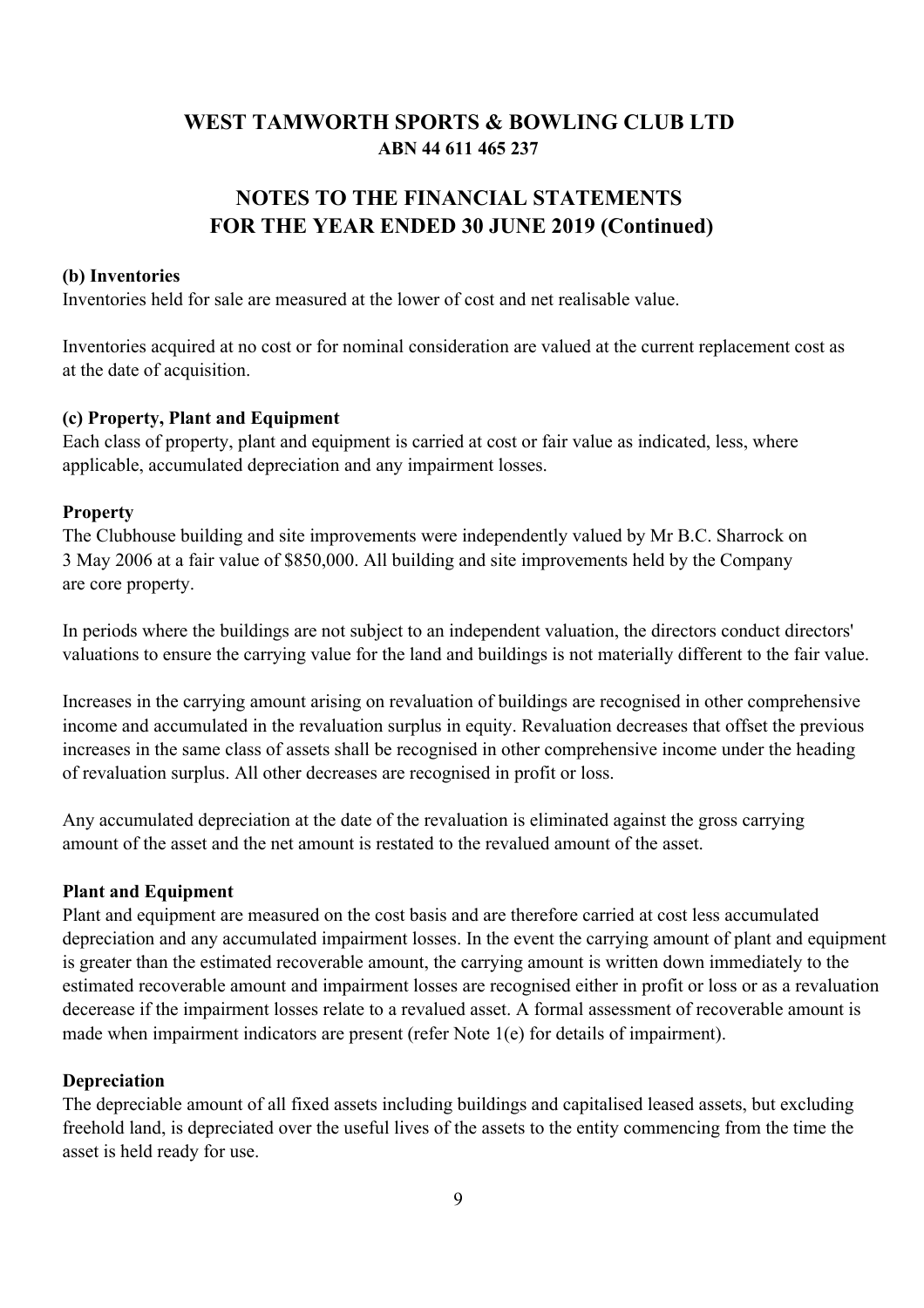## **NOTES TO THE FINANCIAL STATEMENTS FOR THE YEAR ENDED 30 JUNE 2019 (Continued)**

Depreciation rates used for each class of asset are as follows:

| <b>Buildings</b>                 | 1% (Prime Cost)           |
|----------------------------------|---------------------------|
| Plant & Equipment                | 10% (Diminishing Value)   |
| <b>Poker Machines</b>            | 20% (Diminishing Value)   |
| Furniture & Fittings             | 5% (Diminishing Value)    |
| Kitchen Equipment                | 5% (Diminishing Value)    |
| <b>Function Centre Equipment</b> | 10% (Diminishing Value)   |
| Motor Vehicles                   | 22.5% (Diminishing Value) |

The assets' residual values and useful lives are reviewed, and adjusted if appropriate, at the end of each reporting period.

Gains and losses on disposals are determined by comparing the proceeds with the carrying amount. These gains or losses are included in profit or loss in the period which they arise. When revalued assets are sold, amounts included in the revaluation surplus relating to that asset are transferred to retained earnings.

### **(d) Financial Instruments**

### **Non-Derivative Financial Assets**

The company initially recognises loans, receivables and deposits on the date that they are originated. All other financial assets are recognised initially on the date at which the company becomes a party to the contractual provisions of the instrument.

The company derecognises a financial asset when the contractual rights to the cash flows from the asset expire, or it transfers the rights to receive the contract cash flows on the financial asset in a transaction in which substantially all the risks and rewards of ownership of the financial asset are transferred. Any interest in transferred financial assets that is created or retained by the Club is recognised as separate asset or liability.

Financial assets and liabilities are offset and the net amount presented in the statement of financial position when, and only when, the company has a legal right to offset the amounts and intends either to settle the liability simultaneously. The company has the following non-derivative financial assets: loans and receivables and cash and cash equivalents.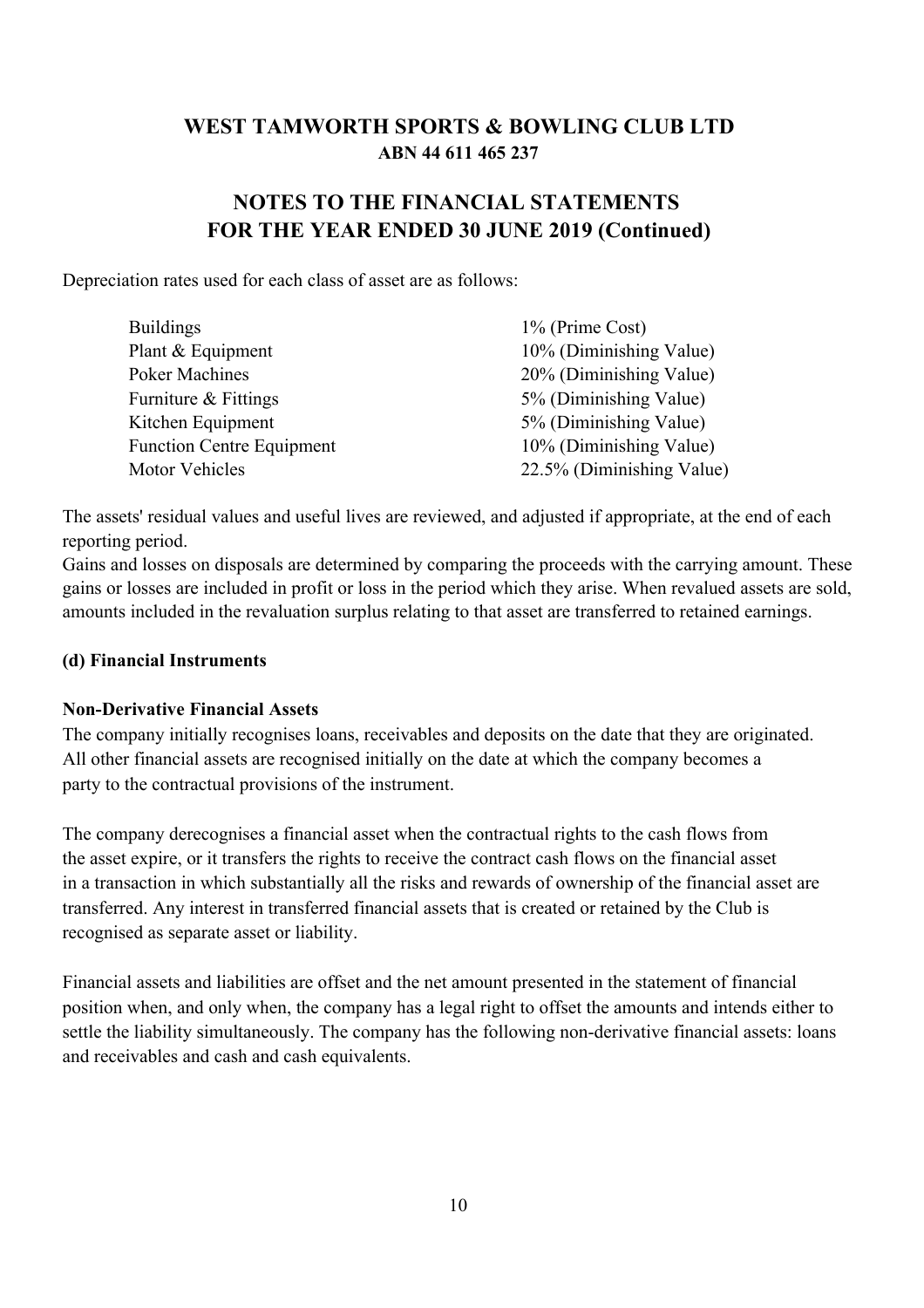## **NOTES TO THE FINANCIAL STATEMENTS FOR THE YEAR ENDED 30 JUNE 2019 (Continued)**

#### *Loans and Receivables*

Loans and receivables are financial assets with fixed or determinable payments that are not quoted in an active market. Such assets are recognised initially at fair value plus any directly attributable transaction costs. Subsequent to initial recognition loans and receivables are measured at amortised cost using the effective interest method, less any impairment losses.

#### *Cash & Cash Equivalents*

Cash and cash equivalents comprise cash balances and call deposits with original maturities of three months or less.

### **Non-Derivative Financial Liabilities**

Financial liabilities are recognised initially on the date, which is the date that the company becomes a party to the contractual provisions of the instrument.

The company derecognises a financial liability when its contractual obligations are discharged or cancelled or expired.

Financial assets and liabilities are offset and the net amount presented in the statement of financial position when, and on when the company has a legal right to offset the amounts and intends either to settle on a net basis or to realise the asset and settle the liability simultaneously.

The company classified non derivative financial liabilities into the other financial liabilities category. Such financial liabilities are recognised at fair value plus any directly attributable transaction costs. Subsequent to initial recognition, these financial liabilities are measured at amortised cost using the effective interest method.

Other financial liabilities comprise trade and other payables.

#### **(e) Impairment of Assets**

At the end of each reporting period, the Company assesses whether there is any indication that an asset may be impaired. If such an indication exists, an impairment test is carried out on the asset by comparing the recoverable amount of the asset, being higher of the asset's fair value less costs of disposal and value in use, to the asset's carrying value. Any excess of the assets carrying value over its recoverable amount is recognised immediately in profit or loss, unless the asset is carried at a revalued amount in accordance with another Standard (eg in accordance with the revaluation model in model in AASB 116: *Property, Plant and*  Equipment). Any impairment loss of a revalued asset is treated as a revaluation decrease in accordance with that other Standard.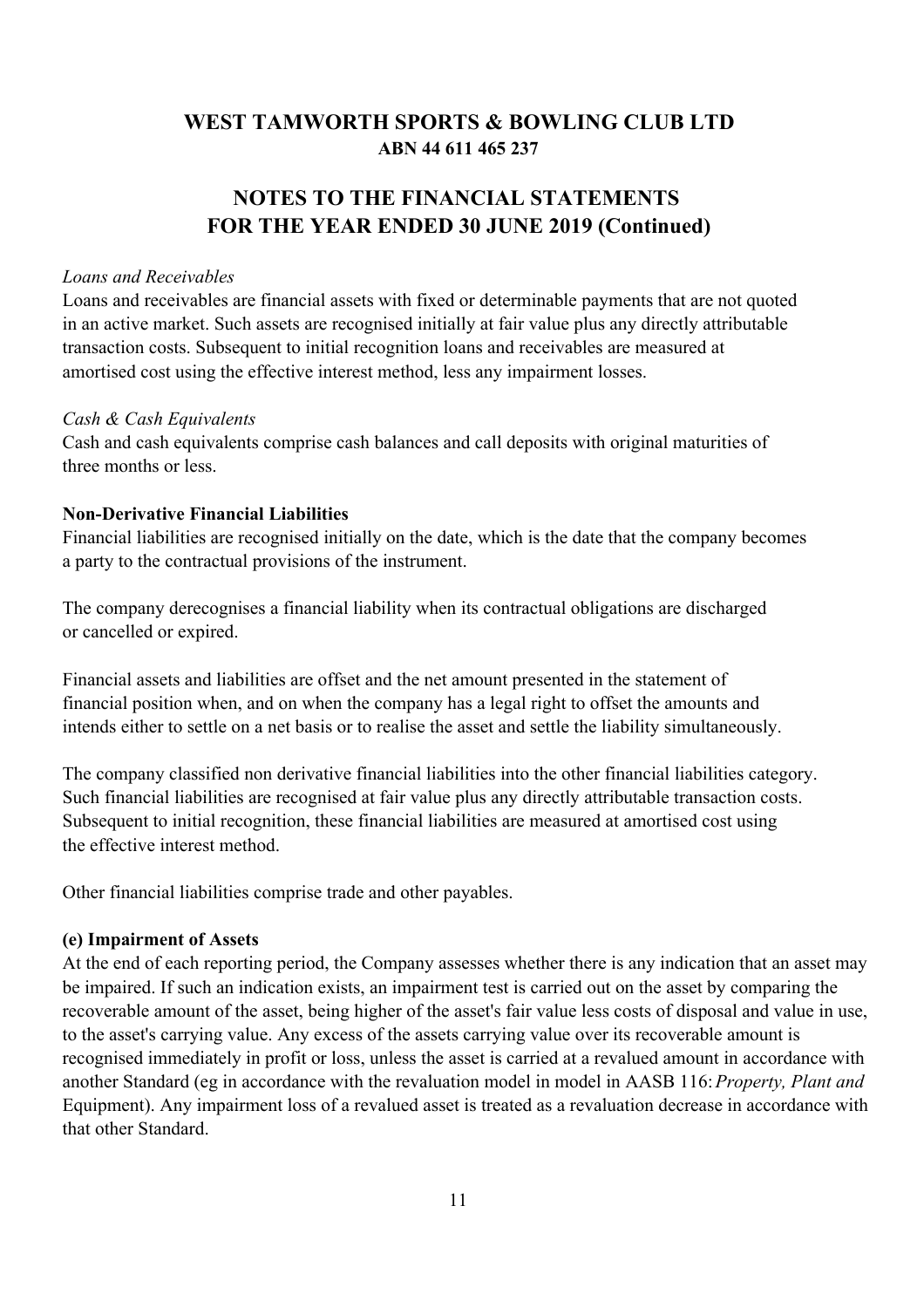## **NOTES TO THE FINANCIAL STATEMENTS FOR THE YEAR ENDED 30 JUNE 2019 (Continued)**

## **(f) Employee Benefits Short-term Employee Benefits**

Provision is made for the company's obligation for short term employee benefits. Short-term employee benefits are benefits (other than termination benefits) that are expected to be settled wholly within 12 months after the end of the annual reporting period in which the employees render the related service, including wages, salaries and sick leave. Short-term employee benefits are measured at the (undiscounted) amounts expected to be paid when the obligation is settled.

The company's obligations for short-term employee benefits such as wages, salaries and sick leave are recognised as part of current trade and other payables in the statement of financial position.

### **Other long-term employee benefits**

The company classifies employees' long service leave and annual leave as other long-term employee benefits as they are not expected to be settled wholly within 12 months after the end of the annual reporting period in which the employees render the related service. Provision is made for the company's obligation for other long-term employee benefits, which are measured at the present value of the expected future payments to be made to employees. Upon remeasurement of obligations for other long-term employee benefits, the net change in the obligation is recognised in profit or loss classified under employee benefits expense.

The company's obligation for long-term employee benefits are presented as non-current liabilities in its statement of financial position, except where the company does not have an unconditional right to defer settlement for at least 12 months after the end of the reporting period, in which case the obligations are presented as current liabilities.

### **(g) Cash and Cash Equivalents**

Cash and Cash equivalents include cash on hand, deposits held at call with credit unions and other short-term highly liquid investments with original maturities of twelve months or less.

## **(h) Trade and Other Receivables**

Trade and other receivables include amounts due from members as well as amounts receivable from customers for goods sold in the ordinary course of business. Receivables expected to be collected within 12 months of the end of the reporting period are classified as current assets.

Accounts receivable are initially recognised at fair value and subsequently remeasured at amortised cost using the effective interest method, less any provision for impairment.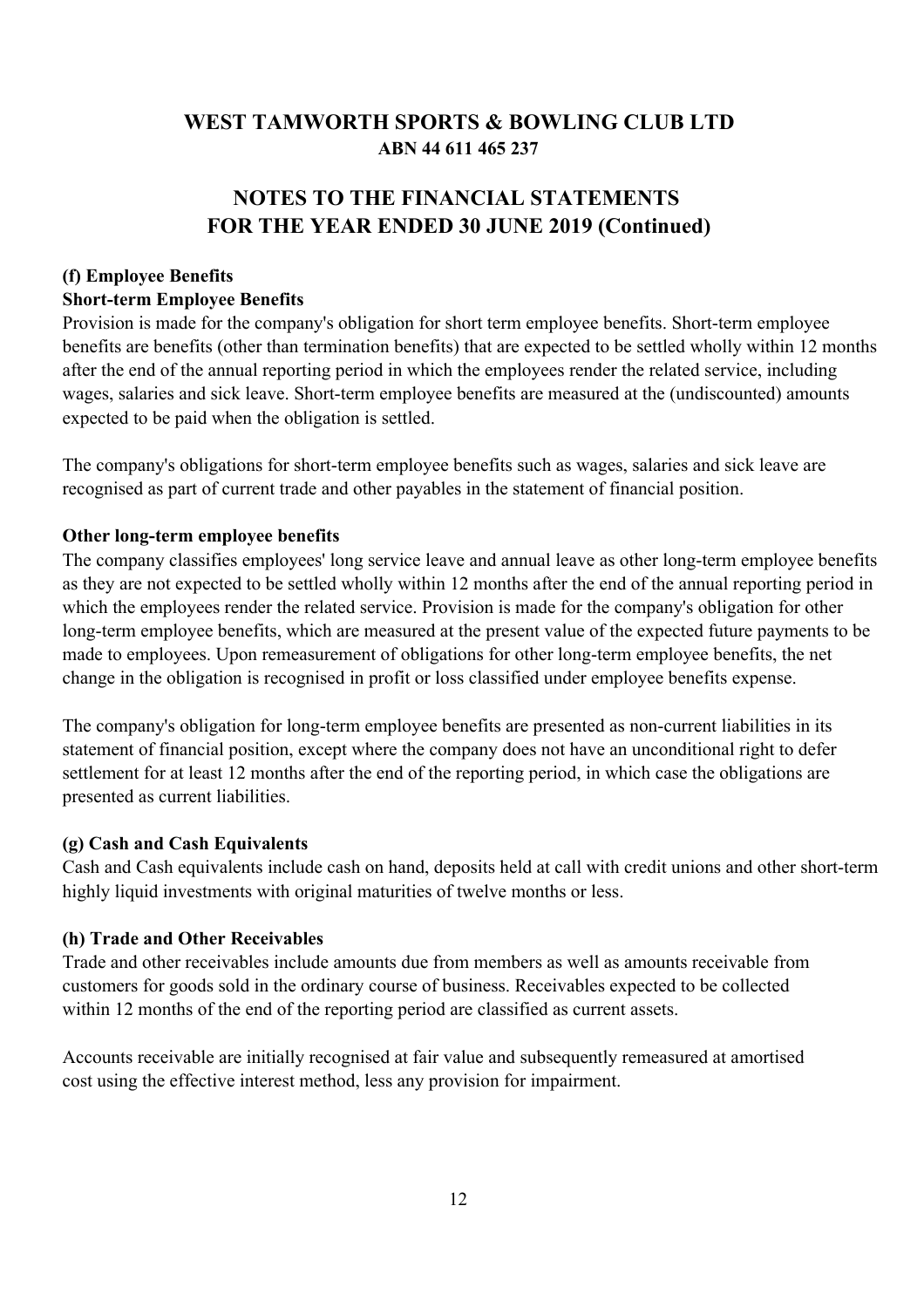## **NOTES TO THE FINANCIAL STATEMENTS FOR THE YEAR ENDED 30 JUNE 2019 (Continued)**

### **(i) Goods and Services Tax**

Revenues, expenses and assets are recognised net of the amount of GST, except where the amount of GST incurred is not recoverable from the Australian Taxation Office (ATO).

Receivables and payables are stated inclusive of the amount of GST receivable or payable. The net amount of GST recoverable from, or payable to, the ATO is included with other receivables or payables in the statement of financial position.

Cash flows are presented on a gross basis. The GST components of cash flows arising from investing or financing activities, which are recoverable or payable to the ATO, are presented as operating cash flows included in receipts from customers or payments to suppliers.

### **(j) Income Tax**

No provision for income tax has been raised as the company is exempt from income tax under Div 50 of the *Income Tax Assessment Act 1997* .

### **(k) Provisions**

Provisions are recognised when the entity has a legal and constructive obligation as a result of past events, for which it is probable that an outflow of economic benefits will result and that outflow can be reliably measured. Provisions recognised represent the best estimate of the amounts required to settle the obligation at the end of the reporting period.

### **(l) Comparative Figures**

Where required by Accounting Standards comparative figures have been adjusted to conform with changes in presentation for the current financial year.

### **(m) Trade and Other Payables**

Trade and other payables represent the liability outstanding at the end of the reporting period for goods and services received by the company during the reporting period which remain unpaid at the end of the reporting period. The balance is recognised as a current liability with the amounts normally paid within 30 days of recognition of the liability.

### **(n) Critical Accounting Estimates and Judgements**

The directors evaluate estimates and judgements incorporated into the financial statements based on historical knowledge and best available current information. Estimates assume a reasonable expectation of future events and are based on current trends and economic data, obtained both externally and within the Company.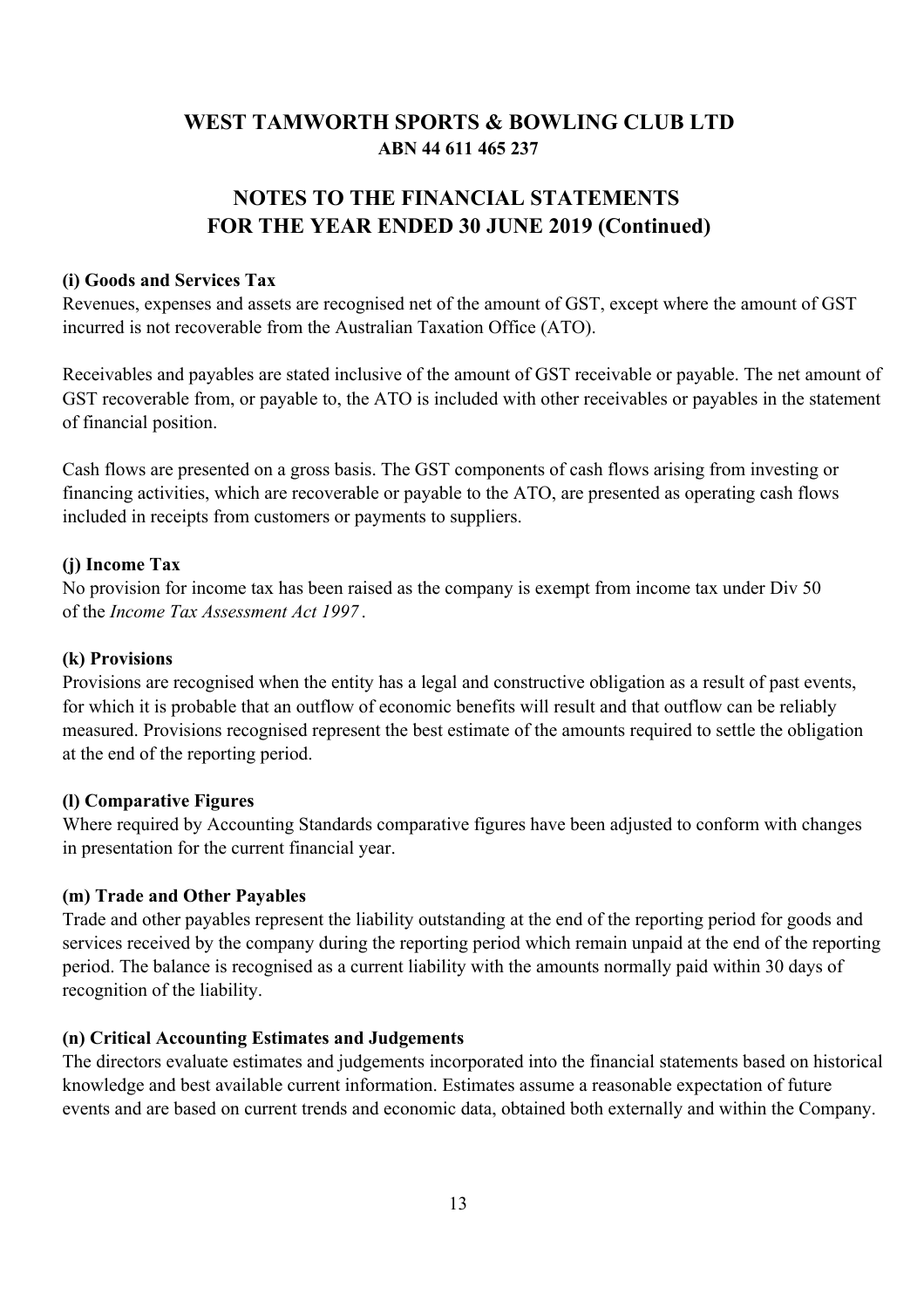## **ABN 44 611 465 237 WEST TAMWORTH SPORTS & BOWLING CLUB LTD**

## **FOR THE YEAR ENDED 30 JUNE 2019 (Continued) NOTES TO THE FINANCIAL STATEMENTS**

### **Key Estimates**

### *(i) Valuation of Buildings & Site Improvements*

The Clubhouse building and site improvements were independently valued by Mr B.C. Sharrock on 3 May 2006 at a fair value of \$850,000.

At 30 June 2019, the directors have performed a directors' valuation on the Clubhouse building and improvements. The directors have reviewed the key assumptions adopted by the valuer in 2006 and do not believe there has been a significant change in the assumptions at 30 June 2019. The directors therefore believe the carrying amount of the buildings correctly reflects the fair value less costs of disposal at 30 June 2019.

### **Key Judgements**

### *(i) Employee Benefits*

For the purpose of measurement, AASB 119: *Employee Benefits* defines obligations for short-term employee benefits as obligations expected to be settled wholly before 12 months after the end of the annual reporting period in which the employees render the related service. As the company expects that most employees will not use all of their annual leave entitlements in the same year in which they are earned or during the 12-month that follows, the directors believe that obligations for annual leave entitlements staisfy the definition of other long-term employee benefits and, therefore, are required to be measured at the present value of the expected value of the expected future payments to be made to employees.

### **(o) New Accounting Standards Adopted by the Company**

### **Initial application of AASB 9: Financial Instruments**

The company has adopted *AASB 9: Financial Instruments* with a date of initial application of 1 July 2018. *AASB 9: Financial Instruments* provides guidance on the classification and measurement of financial instruments. The company has reviewed it's financial assets and financial liabilities and considers there are no adjustments to be recognised.

### **Leased Clubhouse & Greens**

Land on which the Clubhouse & Greens are constructed is owned by Tamworth Regional Council. The Company currently pays an annual lease to Tamworth Regional Council. The term of the lease is to 30 June 2036.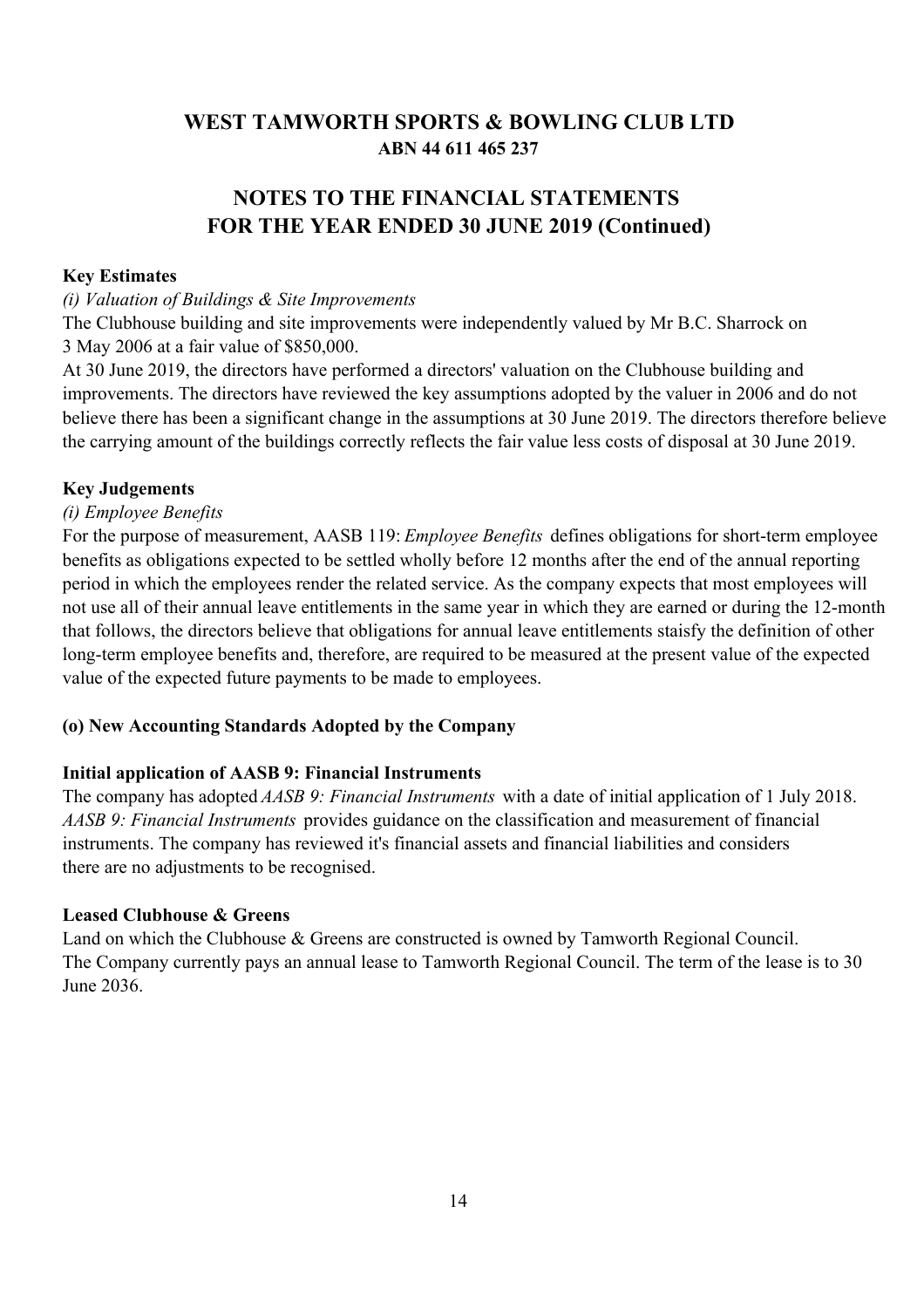## **FOR THE YEAR ENDED 30 JUNE 2019 (Continued) NOTES TO THE FINANCIAL STATEMENTS**

|                         |                                                          | 2019        | 2018        |
|-------------------------|----------------------------------------------------------|-------------|-------------|
|                         |                                                          | $\mathbf S$ | $\mathbf S$ |
| $\overline{2}$          | <b>Revenue</b>                                           |             |             |
|                         | <b>Operating activities</b>                              |             |             |
|                         | Sale of Goods                                            | 530,954     | 509,218     |
|                         | Poker Machine Income (Net)                               | 90,269      | 87,906      |
|                         | Profit on Sale of Assets                                 | $\Omega$    | 14,712      |
|                         | Interest                                                 | 6,093       | 6,419       |
|                         | <b>Refund of Council Rates</b>                           | $\Omega$    | 92,337      |
|                         | <b>Other Revenue</b>                                     | 81,561      | 111,260     |
|                         |                                                          | 708,877     | 821,852     |
| $\mathbf{3}$            | <b>Profit/(Loss) from ordinary activities</b>            |             |             |
|                         | Profit/(loss) from ordinary activities before income tax |             |             |
|                         | expense has been determined after:                       |             |             |
|                         | Expenses:                                                |             |             |
|                         | Cost of Sales                                            | 252,121     | 238,090     |
|                         | Depreciation                                             | 45,758      | 42,093      |
|                         | Remuneration of Auditor                                  |             |             |
|                         | Auditing the Accounts                                    | 9,000       | 9,000       |
|                         | <b>Other Services</b>                                    | 26,036      | 25,770      |
|                         |                                                          | 35,036      | 34,770      |
| $\overline{\mathbf{4}}$ | <b>Reserves</b>                                          |             |             |
|                         | <b>Asset Revaluation Reserve</b>                         |             |             |
|                         | Balance at Beginning and End of Year                     | 825,565     | 825,565     |
| 5                       | <b>Retained Earnings</b>                                 |             |             |
|                         | Balance at Beginning of the Year                         | 696,803     | 680,196     |
|                         | Net profit/(loss) from ordinary activities               | (169, 248)  | 16,607      |
|                         | Balance at End of Year                                   | 527,555     | 696,803     |
|                         |                                                          |             |             |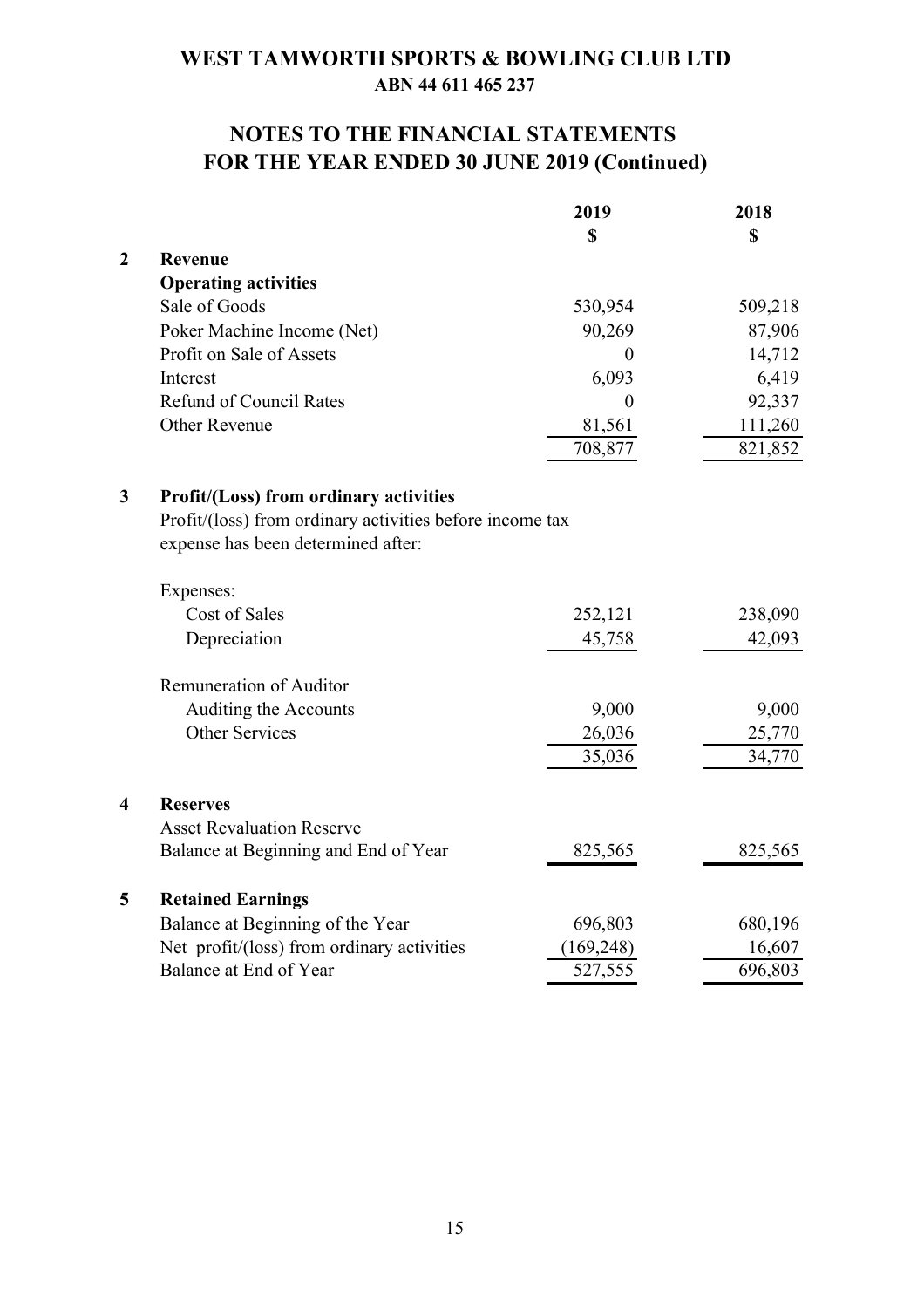## **NOTES TO THE FINANCIAL STATEMENTS FOR THE YEAR ENDED 30 JUNE 2019 (Continued)**

|    |                                              | 2019       | 2018       |
|----|----------------------------------------------|------------|------------|
|    |                                              | \$         | \$         |
| 6  | <b>Cash and Cash Equivalents (Current)</b>   |            |            |
|    | Cash at Credit Union                         | 243,892    | 324,317    |
|    | Cash on Hand                                 | 23,250     | 26,417     |
|    |                                              | 267,142    | 350,734    |
| 7  | <b>Trade and Other Receivables (Current)</b> |            |            |
|    | Receivables                                  | 466        | 57,690     |
| 8  | <b>Inventories (Current)</b>                 |            |            |
|    | At cost:                                     |            |            |
|    | <b>Trading Stock</b>                         | 21,731     | 19,270     |
|    | Green Maintenance                            | 1,450      | 1,450      |
|    |                                              | 23,181     | 20,720     |
| 9  | <b>Other Assets (Current)</b>                |            |            |
|    | Prepayments                                  | 10,248     | 28,753     |
| 10 | <b>Property, Plant and Equipment</b>         |            |            |
|    | Clubhouse and Greens - Core Property         |            |            |
|    | At Independent Valuation 3/5/06              | 850,000    | 850,000    |
|    | <b>Additions at Cost</b>                     | 171,575    | 166,515    |
|    | Less: Accumulated Depreciation               | (158, 872) | (145,310)  |
|    |                                              | 862,703    | 871,205    |
|    | Plant & Equipment at Cost                    | 531,999    | 529,686    |
|    | Less: Accumulated Depreciation               | (362, 498) | (350, 111) |
|    |                                              | 169,501    | 179,575    |
|    | Poker Machines at Cost                       | 209,278    | 208,978    |
|    | Less: Accumulated Depreciation               | (138,312)  | (120, 633) |
|    |                                              | 70,966     | 88,345     |
|    | Motor Vehicle at Cost                        | 21,273     | 21,273     |
|    | Less: Accumulated Depreciation               | (13,938)   | (11,808)   |
|    |                                              | 7,335      | 9,465      |
|    | <b>Total Property, Plant and Equipment</b>   | 1,110,505  | 1,148,590  |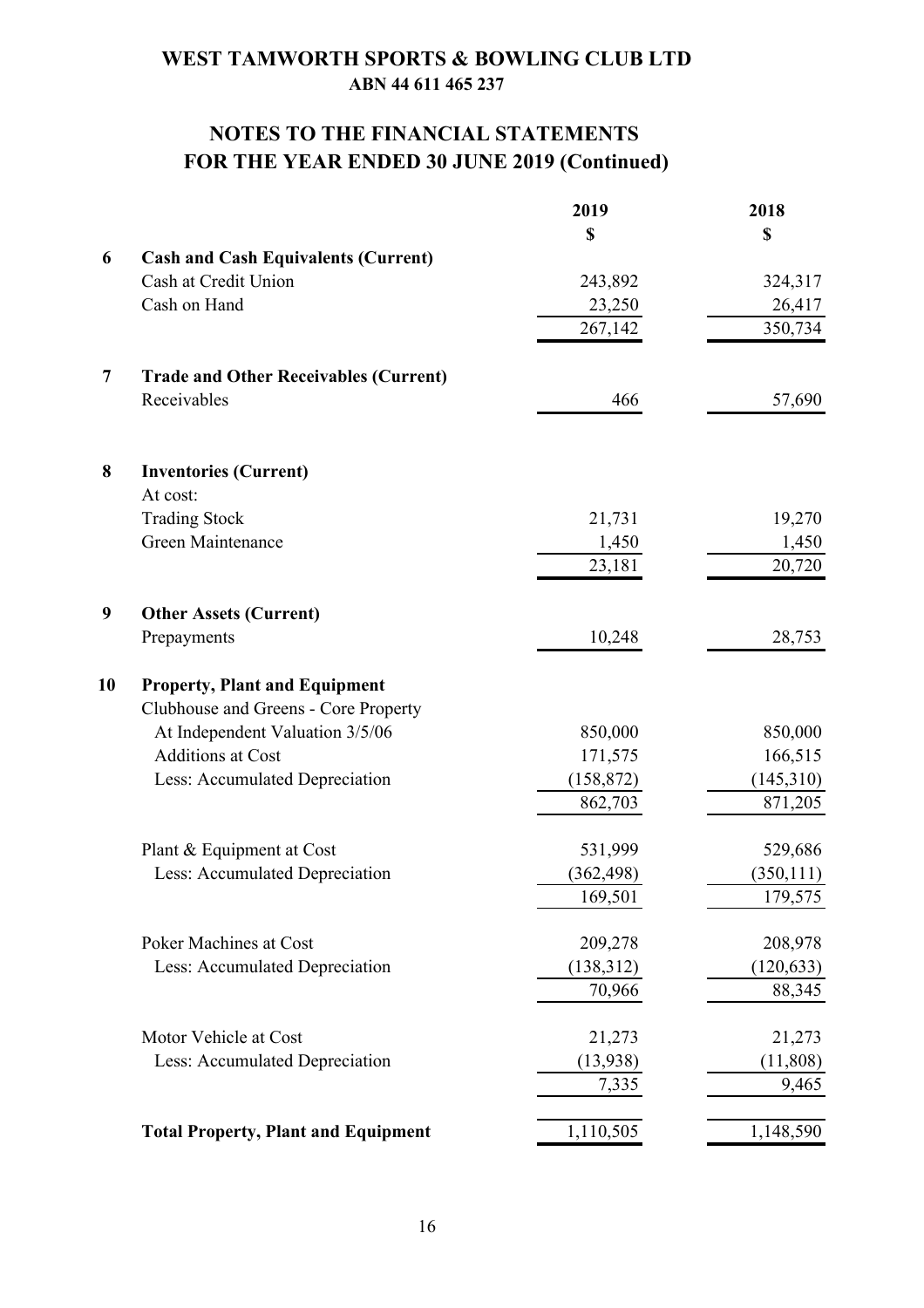## **NOTES TO THE FINANCIAL STATEMENTS FOR THE YEAR ENDED 30 JUNE 2019 (Continued)**

#### **Movements in Carrying Amounts**

Movement in the carrying amounts for each class of property, plant and equipment between the beginning and the end of the current financial year.

|           |                                     | <b>Motor</b><br><b>Vehicles</b>                                                | <b>Buildings</b> | <b>Plant</b> and<br>Equipment | Poker<br><b>Machines</b> | <b>Total</b> |
|-----------|-------------------------------------|--------------------------------------------------------------------------------|------------------|-------------------------------|--------------------------|--------------|
|           | Balance at beginning                |                                                                                |                  |                               |                          |              |
| of year   |                                     | 9,465                                                                          | 871,205          | 179,575                       | 88,345                   | 1,148,590    |
|           | Additions at cost                   |                                                                                | 5,060            | 2,313                         | 300                      | 7,673        |
| Disposals |                                     |                                                                                |                  |                               |                          |              |
|           | Depreciation expense                | (2,130)                                                                        | (13, 562)        | (12, 387)                     | (17,679)                 | (45,758)     |
|           | Carrying amount at end              |                                                                                |                  |                               |                          |              |
| of year   |                                     | 7,335                                                                          | 862,703          | 169,501                       | 70,966                   | 1,110,505    |
|           |                                     |                                                                                |                  | 2019                          |                          | 2018         |
|           |                                     |                                                                                |                  | \$                            |                          | \$           |
| 11        |                                     | <b>Trade and Other Payables (Current)</b>                                      |                  |                               |                          |              |
|           | <b>Trade Creditors and Accruals</b> |                                                                                |                  | 28,440                        |                          | 46,988       |
|           | Deferred income                     |                                                                                |                  | 5,602                         |                          | 2,804        |
|           | Other current payables - GST        |                                                                                |                  | 7,023                         |                          | 2,703        |
|           |                                     |                                                                                |                  | 41,065                        |                          | 52,495       |
|           |                                     | Financial liabilities at amortised cost classified as trade and other payables |                  |                               |                          |              |
|           | Trade and other payables:           |                                                                                |                  |                               |                          |              |
|           | - total current                     |                                                                                |                  | 41,065                        |                          | 52,495       |
|           | - total non-current                 |                                                                                |                  |                               |                          |              |
|           |                                     |                                                                                |                  | 41,065                        |                          | 52,495       |
|           | Less deferred income                |                                                                                |                  | (5,602)                       |                          | (2,804)      |
|           |                                     |                                                                                |                  | 35,463                        |                          | 49,691       |
| 12        | <b>Provisions</b>                   |                                                                                |                  |                               |                          |              |
|           | <b>CURRENT</b>                      |                                                                                |                  |                               |                          |              |
|           |                                     | Provision for Employee Benefits : Annual Leave                                 |                  | 7,588                         |                          | 17,269       |
|           |                                     | Provision for Employee Benefits : Long Service Leave                           |                  | 8,377                         |                          | 5,083        |
|           |                                     |                                                                                |                  | 15,965                        |                          | 22,352       |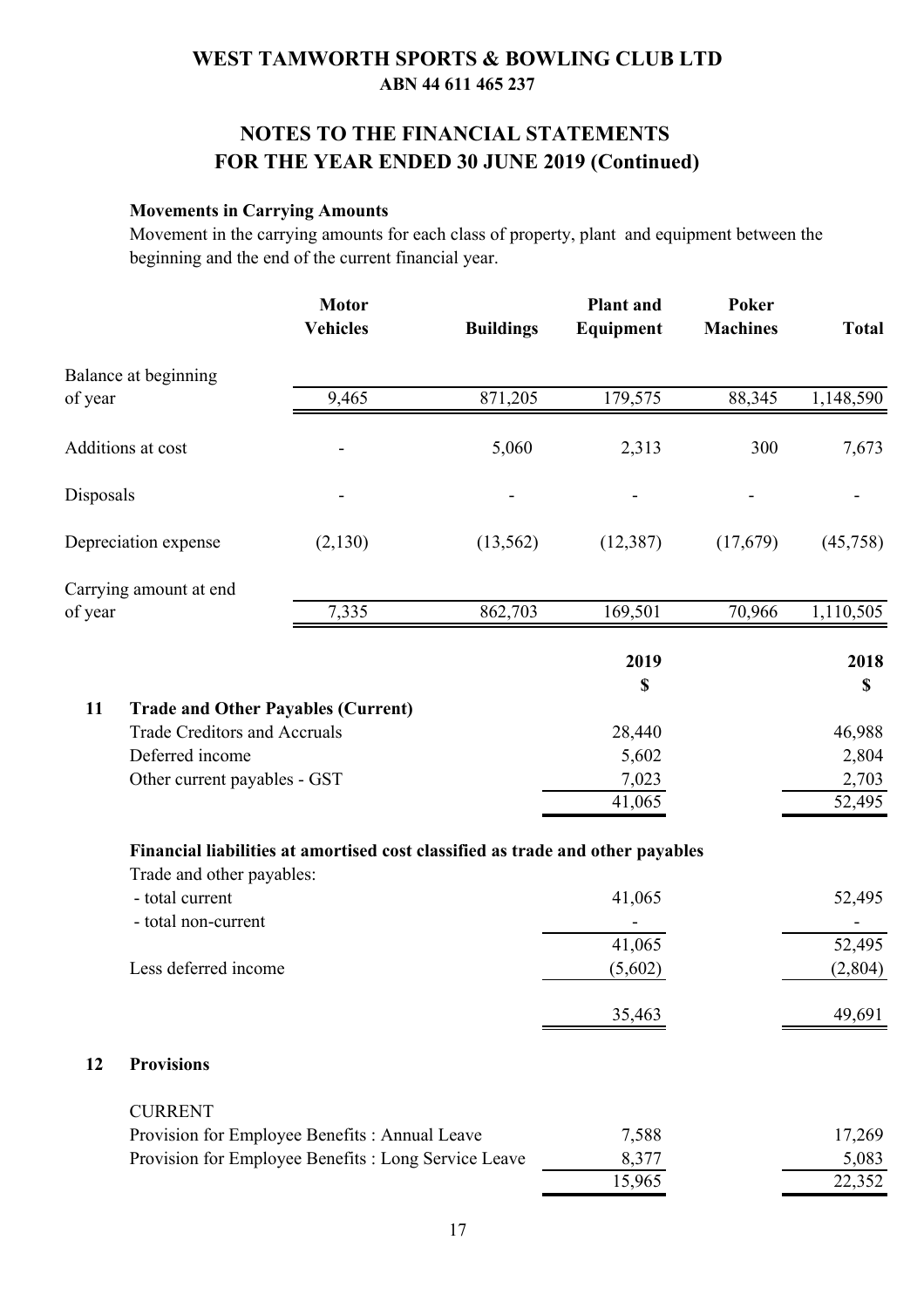## **NOTES TO THE FINANCIAL STATEMENTS FOR THE YEAR ENDED 30 JUNE 2019 (Continued)**

|                                                      | 2019            | 2018         |  |
|------------------------------------------------------|-----------------|--------------|--|
|                                                      | \$              | \$           |  |
| NON-CURRENT                                          |                 |              |  |
| Provision for Employee Benefits : Long Service Leave | 1,392           | 9,272        |  |
|                                                      | <b>Employee</b> |              |  |
|                                                      | <b>Benefits</b> | <b>Total</b> |  |
|                                                      | \$              | \$           |  |
| Analysis of total provisions:                        |                 |              |  |
| Opening Balance as at 1 July 2018                    | 31,624          | 31,624       |  |
| Additional provisions raised during year             | 11,349          | 11,349       |  |
| Amounts used                                         | 25,616          | 25,616       |  |
| Balance as at 30 June 2019                           | 17,357          | 17,357       |  |

#### **Provision for Employee Benefits**

Provision for employee benefits represents amount accrued for annual leave and long service leave.

The current portion for this provision includes the total amount accrued for annual leave entitlements and the amounts accrued for long service leave entitlement that have vested due to employees having completed the required period of service. Based on past experience, the company does not expect the full annual leave or long service leave balances classified as current liabilities to be settled within the next 12 months. However, these amounts must be classified as current liabilities since the company does not have an unconditional right to defer the settlement of these amounts in the event employees wish to use their leave entitlement.

The non-current portion for this provision includes amounts accrued for long service leave entitlements that have not yet vested in relation to those employees who have not yet completed the required period of service.

#### **13 Financial Risk Management**

The company's financial instruments consist mainly of deposits with banks, short-term investments, accounts receivable and payable.

The totals for each category of financial instruments, measured in accordance with AASB 139 as detailed in the accounting policies to these financial statements, are as follows:

|                                    | <b>Note</b> | 2019    | 2018    |
|------------------------------------|-------------|---------|---------|
|                                    |             | \$      | \$      |
| <b>Financial Assets</b>            |             |         |         |
| Cash and Cash Equivalents          | 6           | 267,142 | 350,734 |
| Receivables                        | 7           | 466     | 57,690  |
| <b>Total Financial Assets</b>      |             | 267,608 | 408,424 |
| <b>Financial Liabilities</b>       |             |         |         |
| Trade and other payables           | 11          | 35,463  | 49,691  |
| <b>Total Financial Liabilities</b> |             | 35,463  | 49,691  |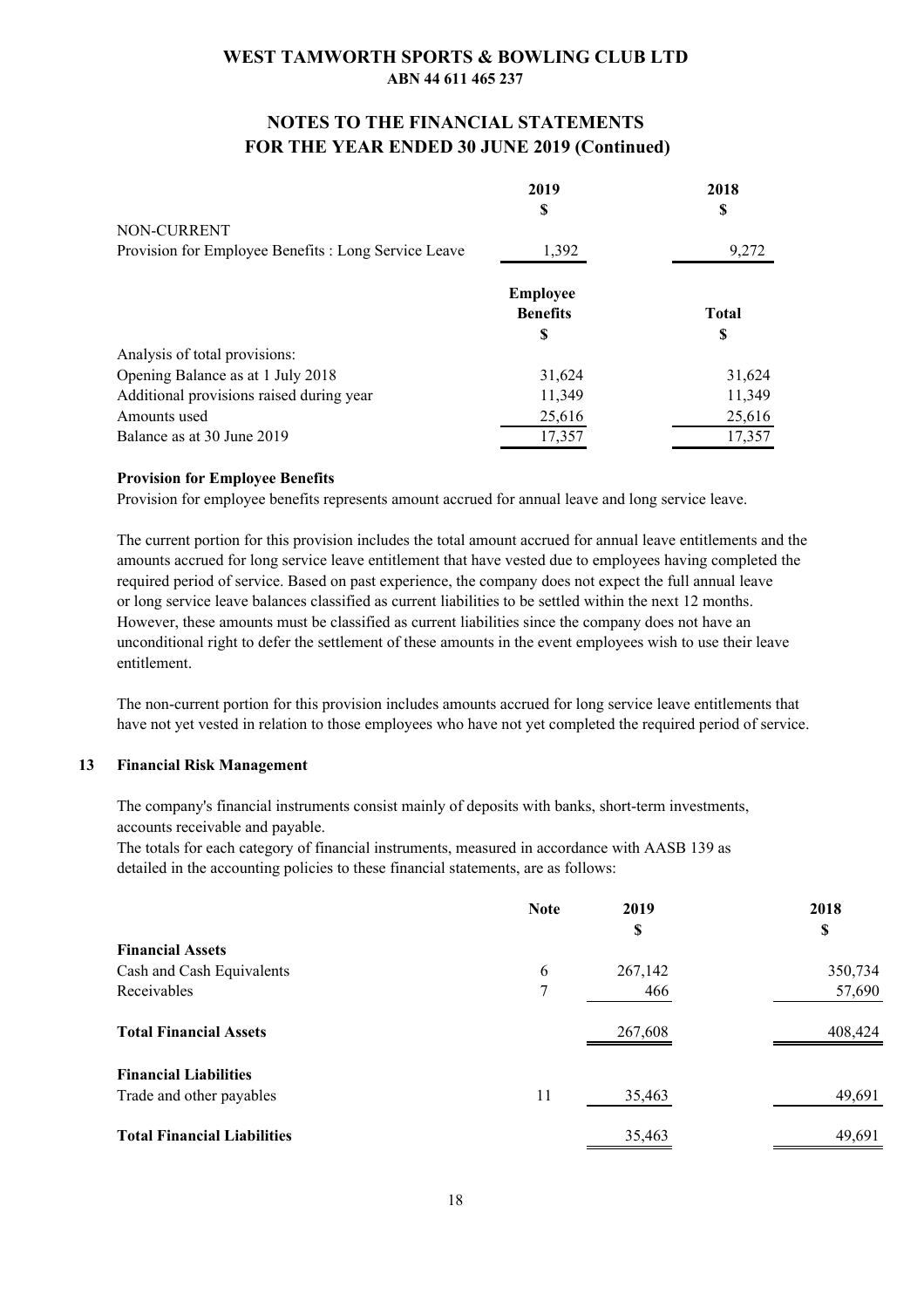## **NOTES TO THE FINANCIAL STATEMENTS FOR THE YEAR ENDED 30 JUNE 2019 (Cont)**

#### **b) Credit risk:**

The maximum exposure to credit risk, excluding the value of any collateral or other security, at balance date to recognised financial assets is the carrying amount of those assets, net of any provisions, as disclosed in the statement of financial position and notes to the financial statements. The Club does not have any material credit risk exposure to any single debtor or group of debtors under financial instruments entered into by the Club.

#### **c) Net fair values:**

The aggregate net fair values and carrying amount of financial assets and financial liabilities are disclosed in the statement of financial position and in the notes to the financial statements.

#### **14 Events after the Reporting Period**

The directors are not aware of any significant events since the end of the reporting period.

#### **15 Other Related Party Transactions**

Other related parties include close family members of key management personnel and entities that are controlled or jointly controlled by those key management personnel individually or collectively with their close family members.

There have been no other related party transactions during the financial year.

#### **16 Entity Details**

The registered office and principal place of business of the Company is: West Tamworth Sports & Bowling Club Ltd Belmore Street West Tamworth NSW 2340

#### **17 Members' Guarantee**

The entity is incorporated under the Corporations Act 2001 and is a company limited by guarantee. If the entity is wound up, the constitution states that each member is required to contribute to a maximum of \$1 each towards meeting any outstanding obligations of the entity. At 30 June 2019 the number of members was 513.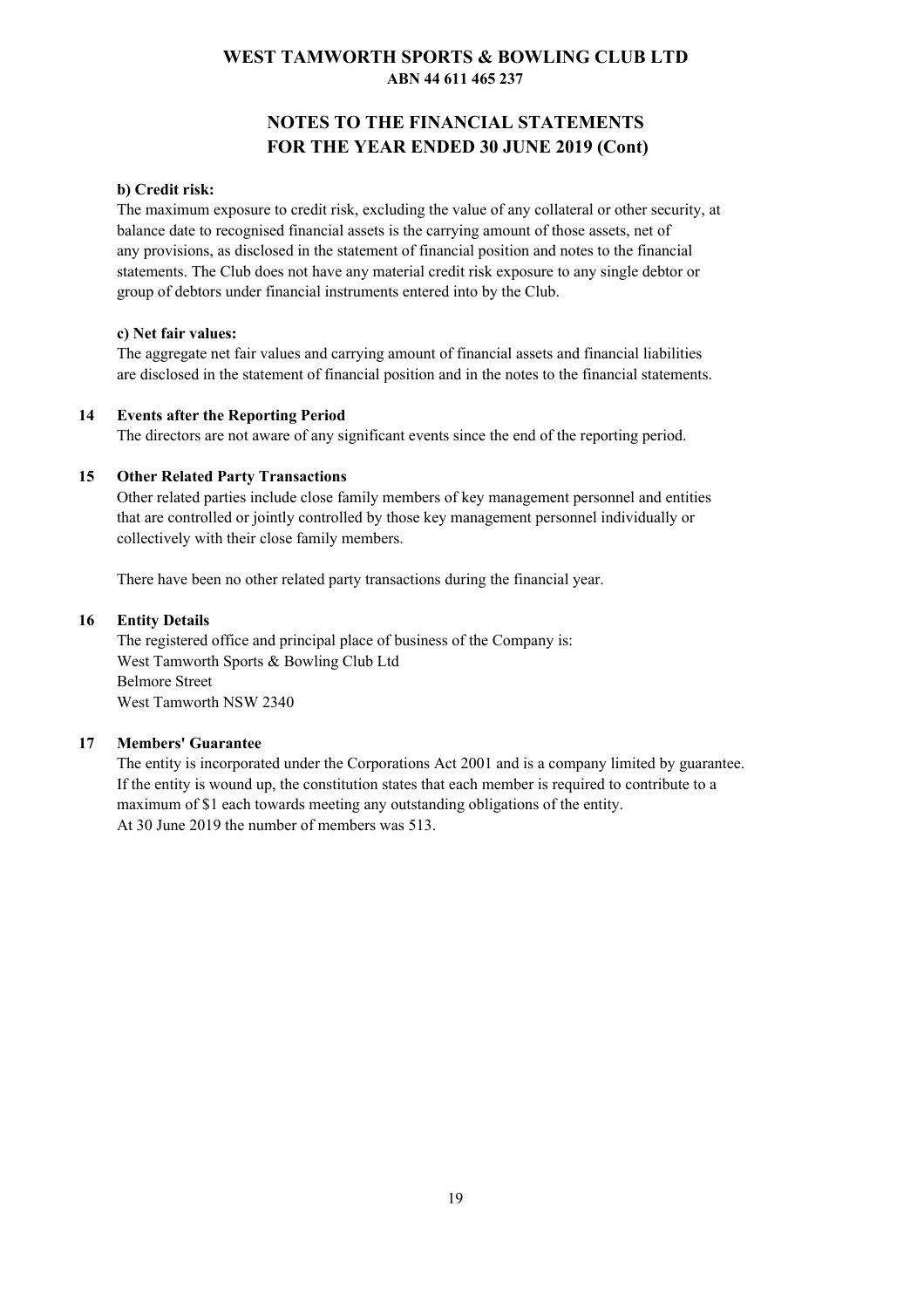### **DIRECTORS' DECLARATION**

The directors of the company declare that:

- 1 The financial statements and notes, as set out on pages 4 to 19, are in accordance with the *Corporations Act 2001* and:
	- (a) comply with Accounting Standards Reduced Disclosure Requirements; and
	- (b) give a true and fair view of the financial position as at the 30 June 2019 and of the performance for the year ended on that date.
- 2 In the directors' opinion there are reasonable grounds to believe that the company will be able to pay its debts as and when they become due and payable.

This declaration is made in accordance with a resolution of the Board of Directors.

Chairperson

Kolemarsey

Date: 23 October 2019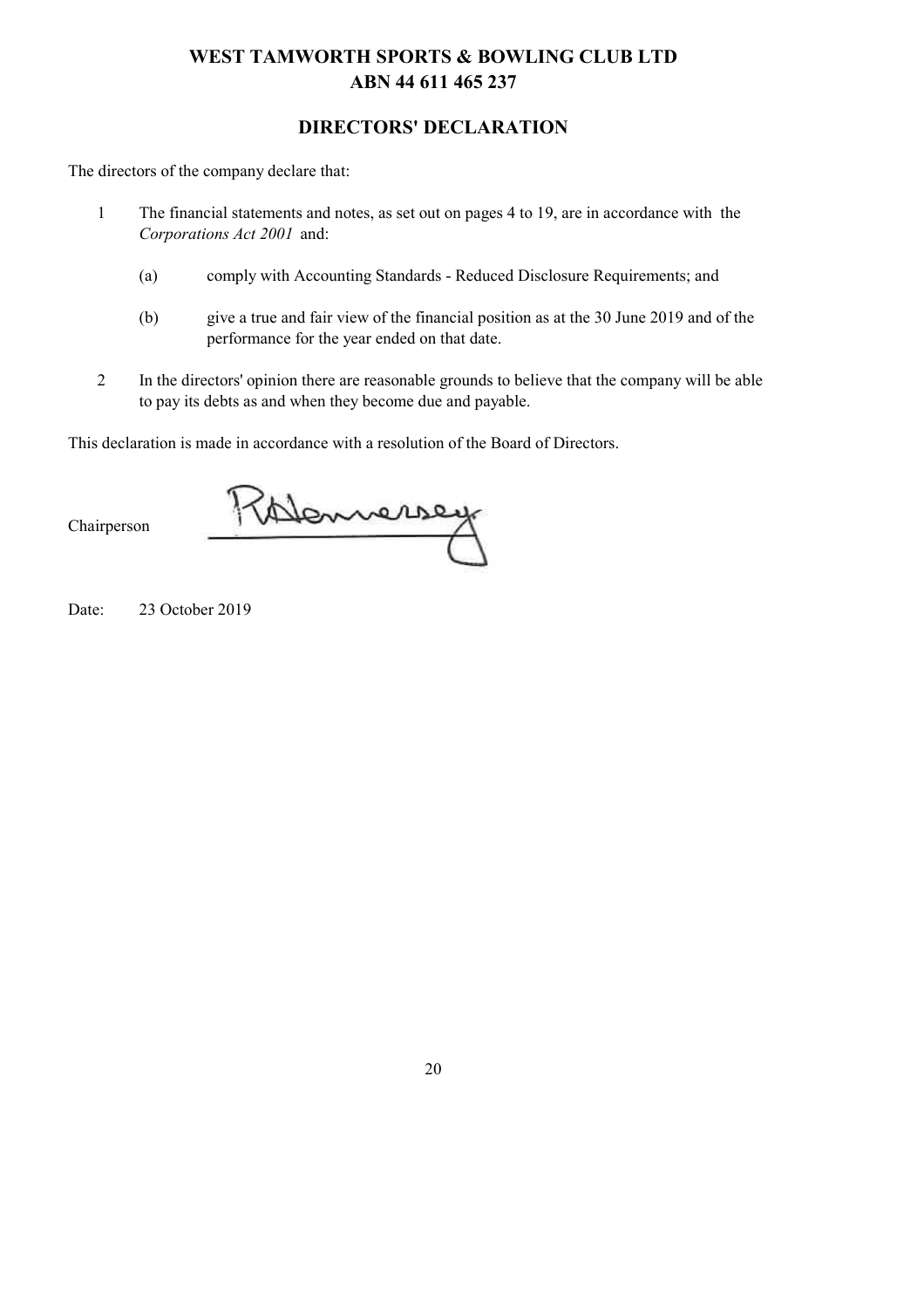## **INDEPENDENT AUDITOR'S REPORT TO THE MEMBERS OF WEST TAMWORTH SPORTS & BOWLING CLUB LTD ABN 44 611 465 237**

#### **Report on the Audit of the Financial Report**

#### **Opinion**

We have audited the financial report of West Tamworth Sports & Bowling Club Limited, which comprises the statement of financial position as at 30 June 2019, the statement of profit or loss and other comprehensive income, statement of changes in equity and statement of cash flows for the year then ended, notes comprising a summary of significant accounting policies and other explanatory information, and the directors' declaration.

In our opinion, the accompanying financial report of West Tamworth Sports & Bowling Club Ltd is in accordance with the *Corporations Act 2001* , including:

- a. giving a true and fair view of the company's financial position as at 30 June 2019 and of its performance for the year then ended; and
- b. complying with Australian Accounting Standards Reduced Disclosure Requirements and the *Corporations Regulations 2001* .

#### **Basis of Opinion**

We conducted our audit in accordance with Australian Auditing Standards. Our responsibilities under those standards are further described in the Auditor's Responsibilities for the Audit of the Financial Report section in our report. We are independent of the company in accordance with the auditor independence requirements of the Corporations Act 2001 and the ethical requirements of the Accounting Professional and Ethical Standards Board's APES 110: Code of Ethics for Professional Accountants (the Code) that are relevant to our audit of the financial report in Australia. We have also fulfilled our other ethical responsibilities in accordance with the Code.

We confirm that the independence declaration required by the *Corporations Act 2001,* as set out on page 3 of the financial statements would be in the same terms if provided to the directors as at the date of this auditor's report.

We believe that the audit evidence we have obtained is sufficient and appropriate to provide a basis for our opinion.

#### **Information Other than the Financial Report and Auditor's Report Thereon**

The directors are responsible for the other information. The other information comprises the information included in the company's annual report for the year ended 30 June 2019, but does not include the financial report and our auditor's report thereon. Our opinion on the financial report does not cover other information and accordingly we do not express any form of assurance conclusion thereon. In connection with our audit of the financial report, our responsibility is to read the other information and, in doing so, consider whether the other information is materially inconsistent with the financial report or our knowledge obtained in the audit or otherwise appears to be materially misstated. If, based on the work we have performed, we conclude that there is a material misstatement of this other information, we are required to report that fact. We have nothing to report in this regard.

#### **Responsibilities of the Directors for the Financial Report**

The directors of the company are responsible for the preparation of the financial report that gives a true and fair view in accordance with Australian Accounting Standards - Reduced Disclosure Requirements and the Corporations Act 2001 and for such internal control as the directors determine necessary to enable the preparation of the financial report that gives a true and fair view and is free from material misstatement, whether due to fraud or error.

In preparing the financial report, the directors are responsible for assessing the company's ability to continue as a going concern, disclosing, as applicable, matters relating to going concern and using the going concern basis of accounting unless the directors either intend to liquidate the company or to cease operations, or have no realistic alternative but to do so.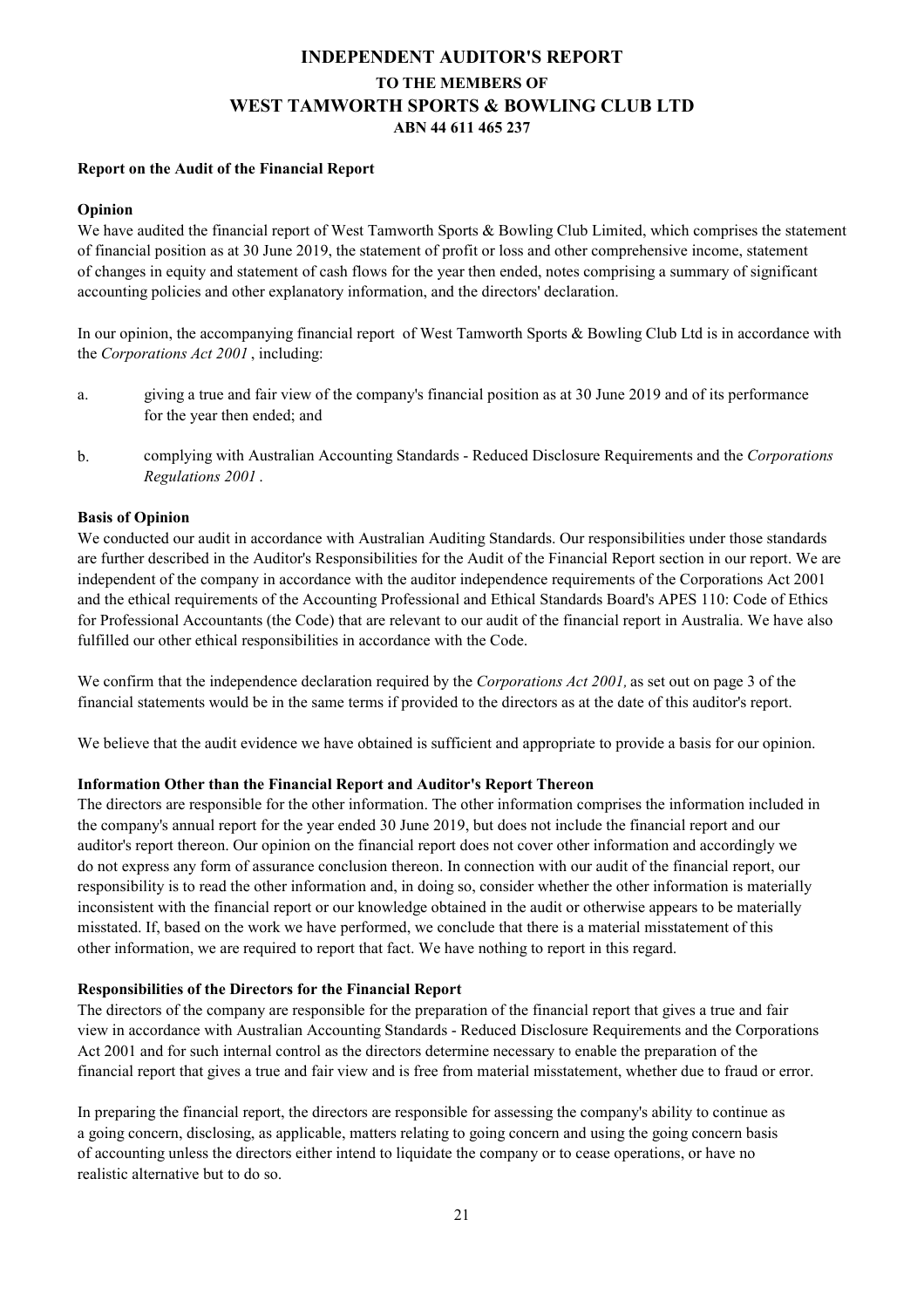#### **Auditor's Responsibilities for the Audit of the Financial Report**

Our objectives are to obtain reasonable assurance about whether the financial report as a whole is free from material misstatement, whether due to fraud or error, and to issue an auditor's report that includes our opinion. Reasonable assurance is a high level of assurance, but is not a guarantee that an audit conducted in accordance with the Australia Accounting Standards will always detect a material misstatement when it exists. Misstatements can arise from fraud or error and are considered material if, individually or in the aggregate, they could reasonably be expected to influence the economic decisions of users taken on the basis of this financial report.

As part of an audit in accordance with the Australian Auditing Standards , we exercise professional judgement and maintain professional scepticism throughout the audit. We also:

- Identify and assess the risks of material misstatement of the financial report, whether due to fraud or error, design and perform audit procedures responsive to those risks, and obtain audit evidence that is sufficient and appropriate to provide a basis of our opinion. The risk of not detecting a material misstatement resulting from fraud is higher than one resulting from error, as fraud may involve collusion, forgery, intentional omissions, misrepresentations, or the override of internal control.
- Obtain an understanding of internal control relevant to the audit in order to design audit procedures that are appropriate in the circumstances, but not for the purpose of expressing an opinion on the effectiveness of the company's internal control.
- Evaluate the appropriateness of accounting policies used and the reasonableness of accounting estimates and related disclosures made by the directors.
- Conclude on the appropriateness of the directors' use of the going concern basis of accounting, and based on the audit evidence obtained, whether a material uncertainty exists related to events or conditions that may cast significant doubt on the company's ability to continue as a going concern. If we conclude that a material uncertainty exists, we are required to draw attention in our auditor's report to the related disclosures in the financial report or, if such disclosures are inadequate, to modify our opinion. Our conclusions are based on audit evidence obtained up to date of our auditor's report. However, future events or conditions may cause the company to cease to continue as a going concern.
- Evaluate the overall presentation, structure and content of the financial report, including the disclosures, and whether the financial report represents the underlying transactions and events that achieves fair presentation.

We communicate with the directors regarding, among other matters, the planned scope and timing of the audit and significant audit findings including any significant deficiencies in internal control that we identify during our audit.

Name of Firm: BROSIE MARTIN

Bosni Mastri.

Name of Partner: Brian J Brosie (Registration No: 1472)

Address: 131 Marius Street, Tamworth NSW 2340

Date: 23 October 2019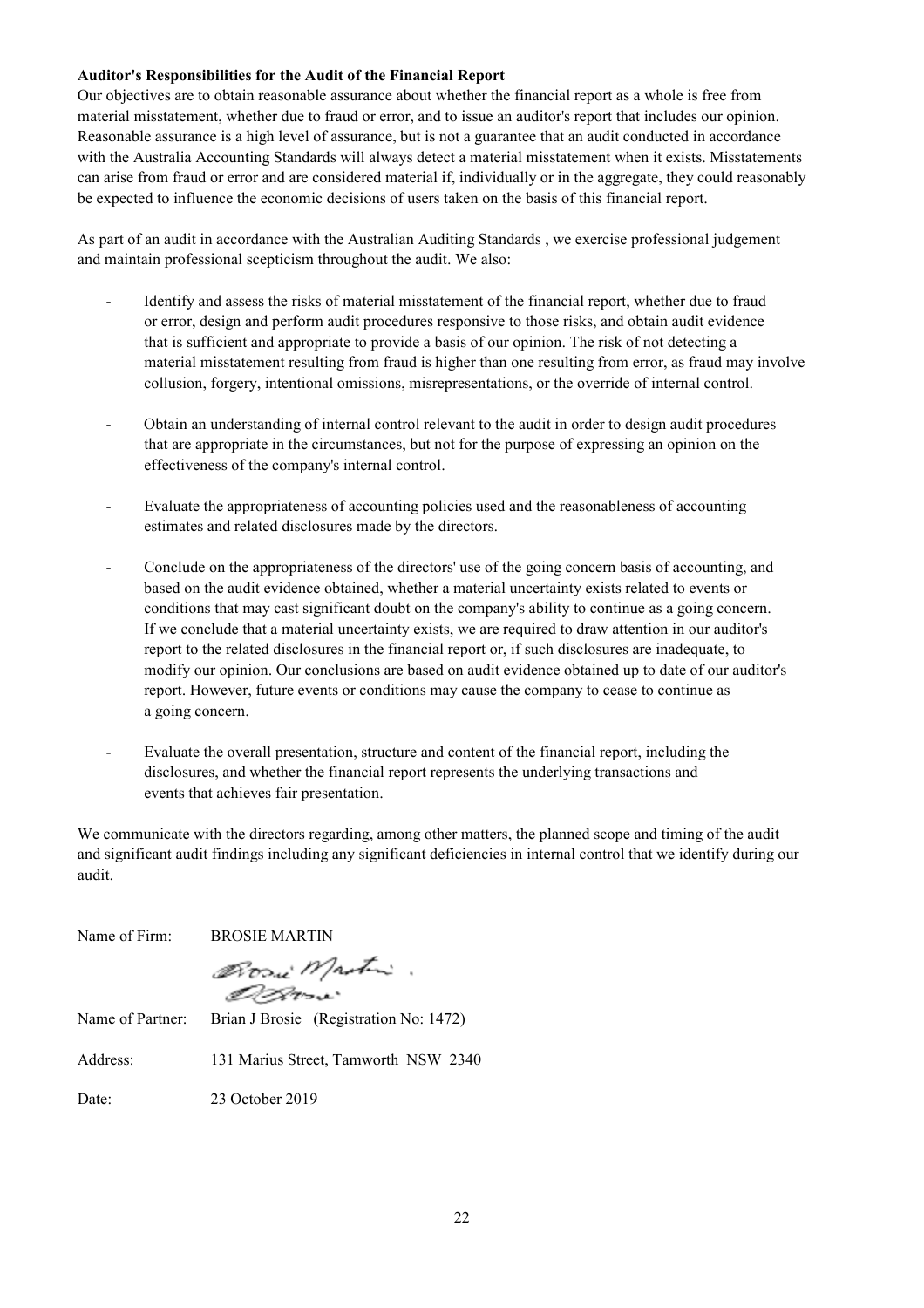## **COMPILATION REPORT**

#### **Scope**

On the basis of information provided by the directors of West Tamworth Sports & Bowling Club Ltd, we have compiled in accordance with APES 315: *Compilation of Financial Information* the following special purpose financial report of West Tamworth Sports & Bowling Club Ltd comprising Trading and Profit and Loss Account for the year ended 30 June 2019.

The specific purpose for which the special purpose financial report has been prepared is for the confidential use of the directors and members. Accounting Standards and other mandatory professional reporting requirements have not been adopted in the preparation of the special purpose financial report.

The directors are solely responsible for the information contained in the special purpose financial report and have determined that the accounting policies used are consistent with the financial reporting requirements of West Tamworth Sports & Bowling Club Ltd's constitution and are appropriate to meet the needs of the directors and members of the company.

Our procedures use accounting expertise to collect, classify and summarise the financial information, which the directors provided into a financial report. Our procedures do not include verification or validation procedures. No audit or review has been performed and accordingly no assurance is expressed.

To the extent permitted by law, we do not accept liability for any loss or damage which any person, other than the company, may suffer arising from any negligence on our part. No person should rely on the special purpose financial report without having an audit or review conducted.

The special purpose financial report was compiled exclusively for the benefit of the directors and members of the company and the purpose identified above. We do not accept responsibility to any other person for the contents of the special purpose financial report.

**Name of Firm:** Brosie Martin Barnett

| <b>Name of Partner:</b> | Robert Taggart                          |
|-------------------------|-----------------------------------------|
| <b>Address:</b>         | 131 Marius Street,<br>TAMWORTH NSW 2340 |
| Date:                   | 23 October 2019                         |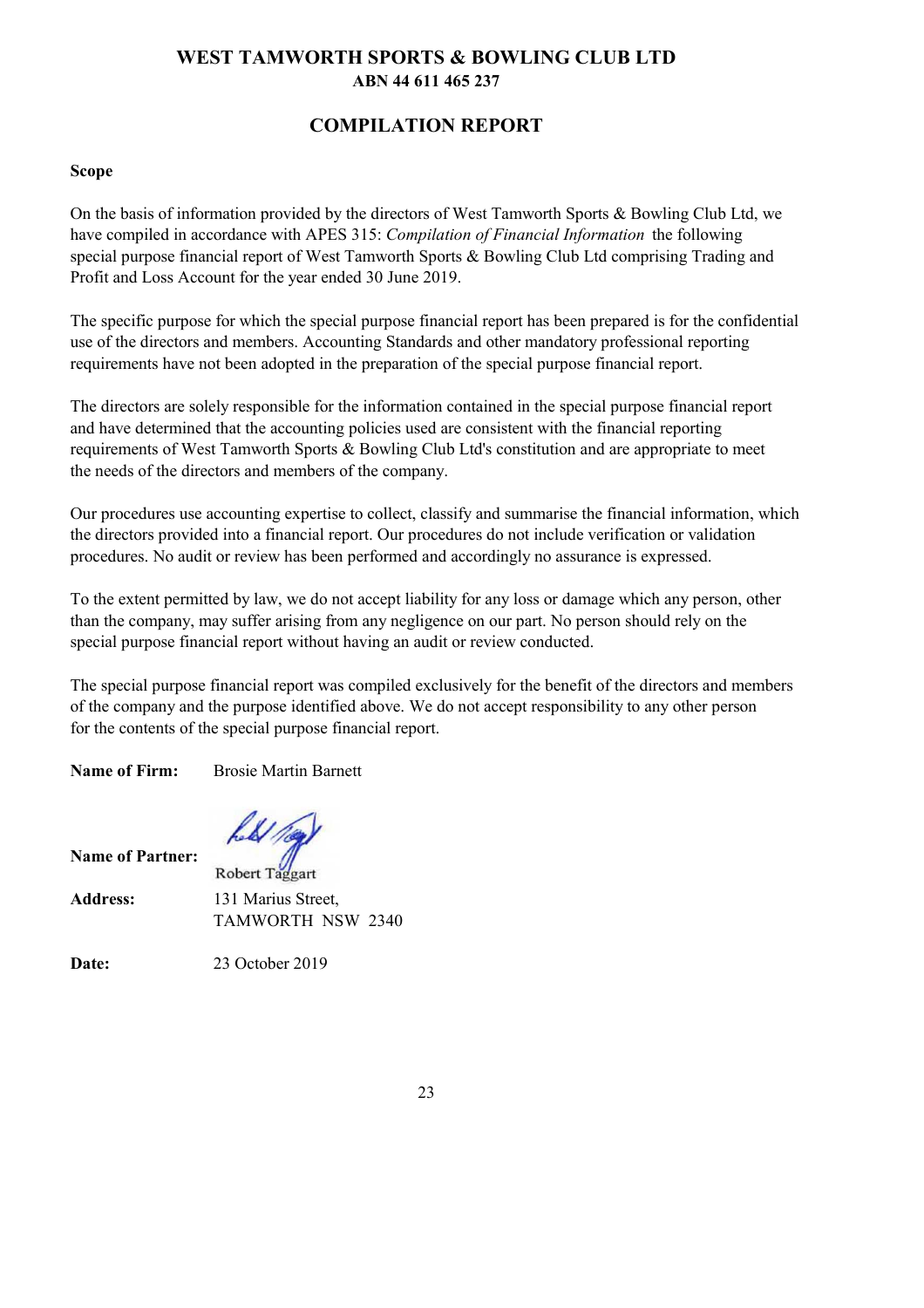## **DETAILED INCOME STATEMENT FOR THE YEAR ENDED 30 JUNE 2019**

|                                       | 2019<br><sup>\$</sup> | 2018<br>\$ |
|---------------------------------------|-----------------------|------------|
|                                       |                       |            |
| <b>Income</b>                         |                       |            |
| Poker Machine Revenue                 | 95,501                | 95,501     |
| <b>GST</b> Assistance                 | 9,456                 | 6,233      |
|                                       | 104,957               | 101,734    |
| Less Expenses                         | 14,688                | 13,828     |
| Net Poker Machine Income              | 90,269                | 87,906     |
| Gross Profit from Trading             | 278,833               | 271,128    |
| Members' Subscriptions                | 11,099                | 15,114     |
| <b>Commissions Received</b>           | 21,313                | 27,372     |
| Competition & Green Fees              | 30,759                | 38,669     |
| <b>Function Centre</b>                | 6,486                 | 9,827      |
| Hire - Club                           | 445                   | 1,864      |
| <b>Interest Received</b>              | 6,093                 | 6,419      |
| <b>Rebates Received</b>               | 5,047                 | 4,277      |
| Sponsorship, Donations, Raffles       | 5,870                 | 13,632     |
| Sundry Income                         | 542                   | 505        |
| <b>Total Income</b>                   | 456,756               | 476,713    |
|                                       |                       |            |
| <b>Expenses</b>                       |                       |            |
| Advertising                           | 5,193                 | 4,583      |
| <b>Accounting Fees</b>                | 26,036                | 25,770     |
| <b>Affiliation Fees</b>               | 10,060                | 12,779     |
| <b>Auditor's Remuneration</b>         | 9,000                 | 9,000      |
| <b>Catering Expenses</b>              | 23,514                | 10,196     |
| Cleaning                              | 17,927                | 15,797     |
| Computer Software, Support & Internet | 202                   | 381        |
| Electricity & Gas                     | 29,400                | 25,602     |
| Entertainment                         | 12,926                | 4,770      |
| Foxtel                                | 5,183                 | 1,864      |
| General Expenses                      | 8,058                 | 6,825      |
| Insurance                             | 25,448                | 18,966     |
| Keno Promotions & Expenses            | 1,630                 | 1,710      |
| Lease-Grounds                         | 1,409                 | 1,400      |
| Motor Vehicle Expenses                | 6,026                 | 5,740      |
| Printing, Stationery & Postage        | 3,095                 | 4,443      |
| Promotions                            | 11,491                | 7,019      |
| Rates                                 | 9,117                 | 19,874     |
| Repairs & Maintenance                 | 31,446                | 27,195     |
| <b>Security Costs</b>                 | 2,042                 | 1,951      |
| Sponsorship & Donations               | 13,035                | 4,928      |
| Telephone                             | 3,654                 | 4,014      |

Subject to compilation report attached 24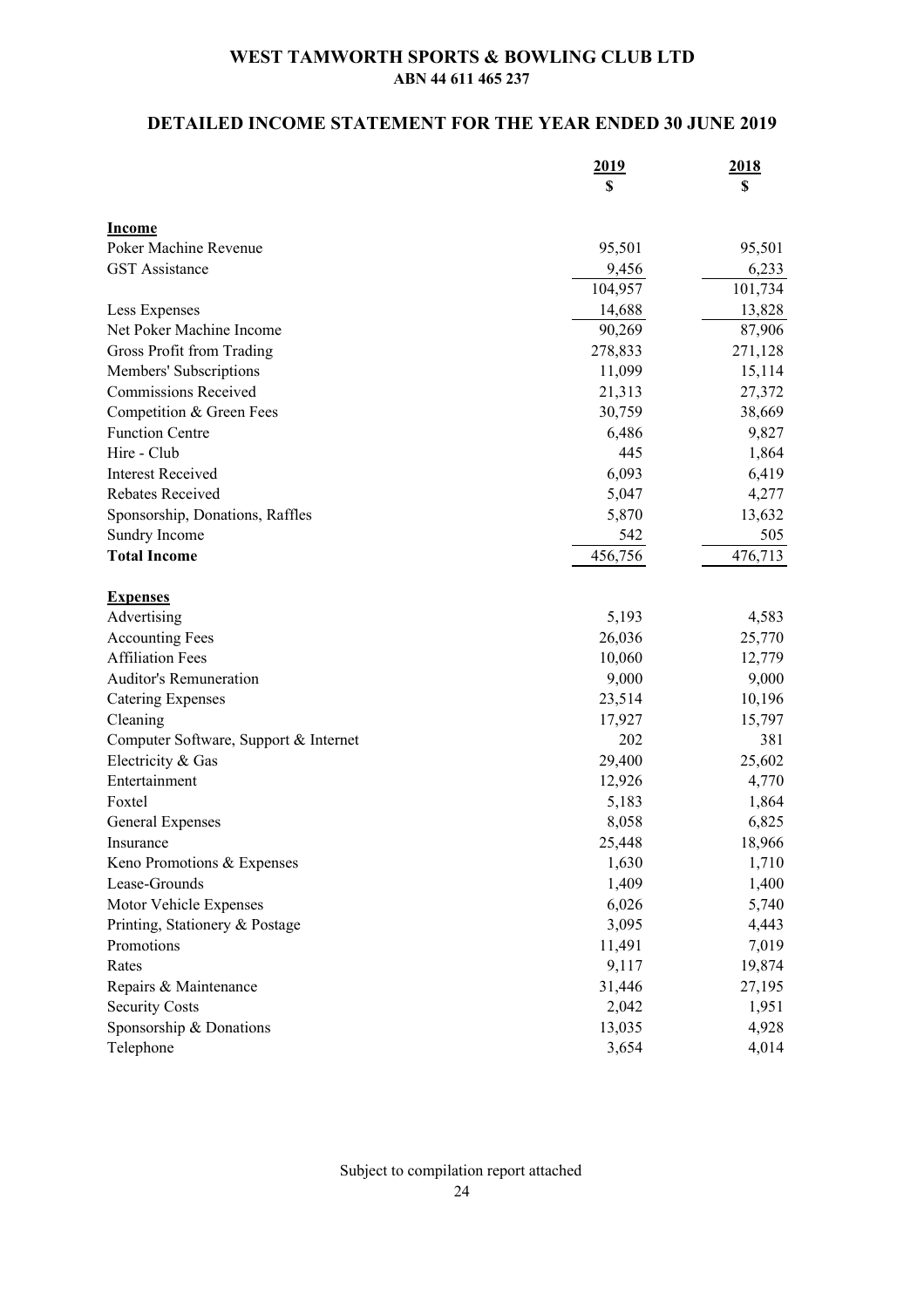## **DETAILED INCOME STATEMENT FOR THE YEAR ENDED 30 JUNE 2019**

|                                                                 | <u>2019</u><br>\$ | 2018<br>\$ |
|-----------------------------------------------------------------|-------------------|------------|
|                                                                 |                   |            |
| Trophies                                                        | 2,362             | 11,408     |
| Uniforms                                                        | 854               | 486        |
| Wages - Bar                                                     | 177,746           | 157,158    |
| - Greens                                                        | 70,389            | 54,510     |
| - Cleaning                                                      | 42,603            | 35,275     |
| - Administration                                                | 8,142             | 7,565      |
| Superannuation                                                  | 26,923            | 24,016     |
| <b>Water Charges</b>                                            | 9,602             | 13,247     |
| <b>Total Expenses</b>                                           | 594,513           | 518,472    |
| Profit(Loss) Before Provisions, Depreciation and Abnormal Items | (137, 757)        | (41, 759)  |
| <b>Refund of Council Rates</b>                                  |                   | 92,337     |
| Profit on Sale of Assets                                        |                   | 14,712     |
| <b>Employee Leave Provision</b>                                 | 14,267            | (6,590)    |
| Depreciation                                                    | (45, 758)         | (42,093)   |
| <b>Net Profit(Loss) for Year</b>                                | (169, 248)        | 16,607     |

25 Subject to compilation report attached